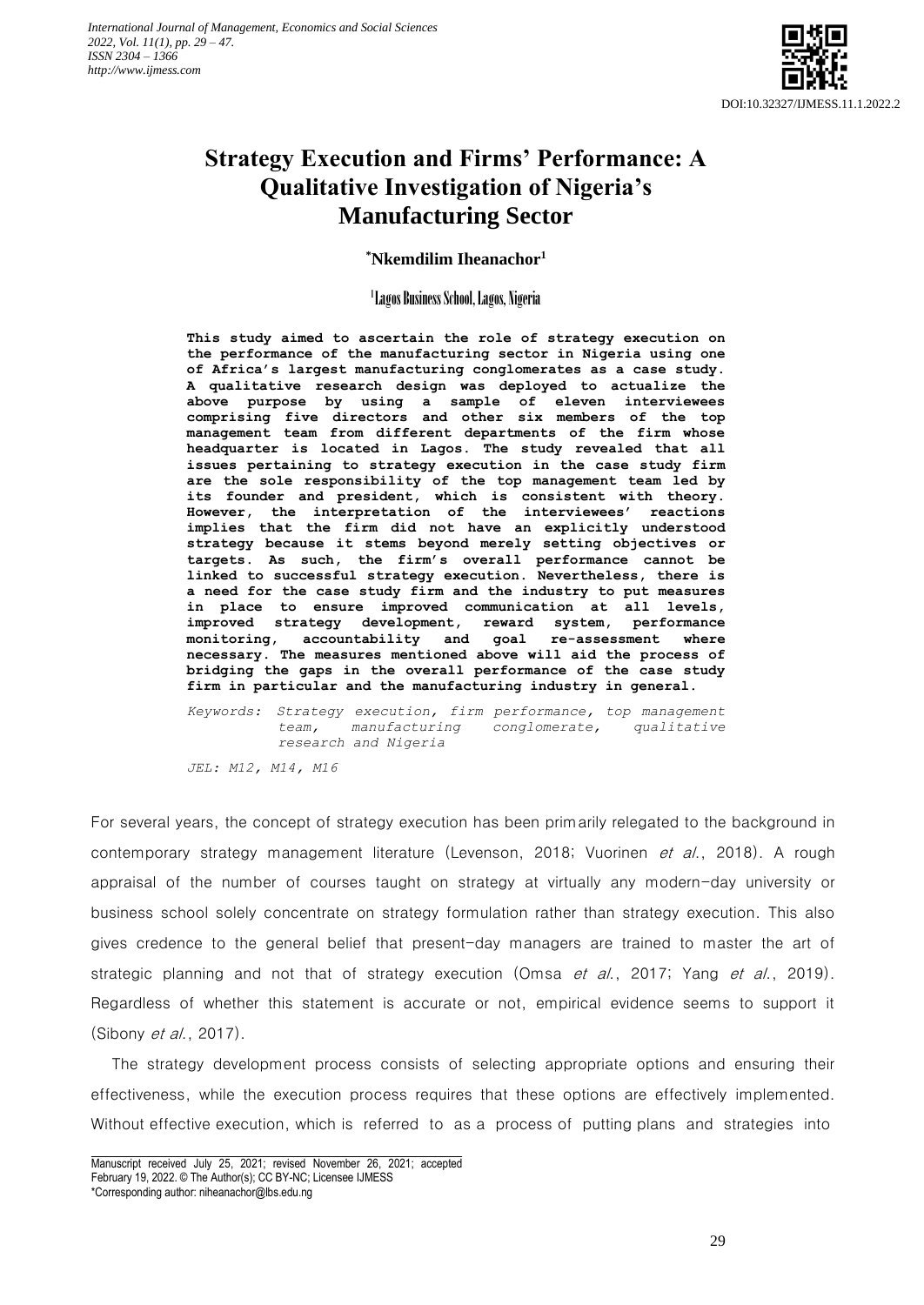action, it is not possible for a firm's performance to evolve positively (Dakare, 2019; Kathuria et al., 2018; Shalender and Yadav, 2019). Based on the above assertions, the core research questions this study seeks to answer are what the perception of managers on the firm's performance is? How do the managers perceive the strategy execution process of the firm? Providing answers to these weighty questions will offer an insight into how top-level managers in the case study firm approach the issues surrounding strategy execution in their organization. Given that strategic management literature is awash with studies that examined the nexus between strategy execution and firms' performance, it is evident that a preponderance of these investigations concentrated on strategic management issues of firms from the Western economies (Parnell and Brady, 2019; Rajapathirana and Hui, 2018; Sohl et al., 2020; Taouab and Issor, 2019; Yoshikuni and Albertin, 2020). Similarly, empirical evidence revealed that the studies considering strategic management issues among firms from emerging economies revolved around countries like Mexico, Taiwan, Malaysia, and Turkey (Hussain et al., 2019; Parnell et al., 2019; Ren et al., 2019; Shalender and Yadav, 2019; Tsai and Ren, 2019; Beekun and De Carvalho, 2021). However, Batra *et al.* (2015) argued that the geographic gaze of several studies on the strategic management pattern of firms from the emerging economies is worryingly biased towards China and India, while other emerging economies are relegated to the background.

Although some extant studies (Alayemi and Akintoye, 2015; Michael, 2014; Monday, 2015; Agwu, 2018; Nwachukwu and Vu, 2020) have examined strategic management issues among corporate firms in Nigeria, nevertheless, most of the studies focused on the ideation and formulation phases of strategy without considering the specific importance of strategy execution in the conceptualization of their studies. As such, this study was motivated by the quest to ascertain the role of strategy execution on the performance of the manufacturing industry in Nigeria using one of Africa's largest business conglomerates as a case study. The choice of this company as the focal point of this investigation is that it is the largest manufacturing group in West Africa and one of the largest on the African continent. The group employs more than 30,000 workers, generating revenue above US\$6.1 billion in 2020. It is evident that there is a paucity of studies on strategy execution and African firms' performance in the strategic management literature. To bridge this gap from the Nigerian context, this study was conceived to explore the rationality of Hambrick and Mason's (1984) upper echelons theory (UET) in explaining the strategy execution process of manufacturing firms in Nigeria. The upper echelon theory was founded on the premise that firm performance is directly influenced by the experiences, knowledge and expertise of those individuals occupying prominent managerial roles in the organization (Hambrick and Mason, 1984). The choice of the theory as the theoretical base for this study is justified on the assertion that it has received much attention and has offered strategic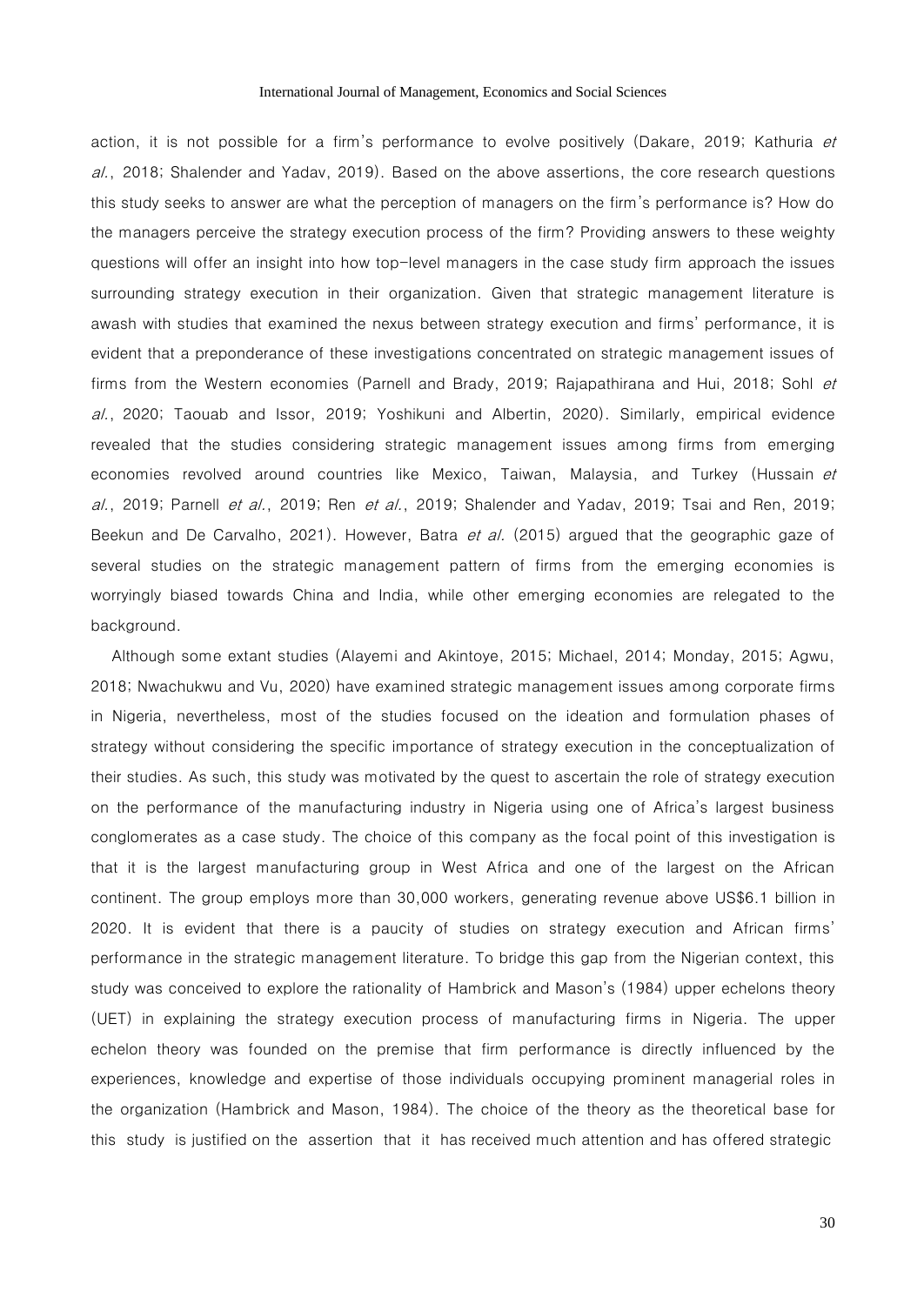management research with essential empirical data on firms' strategic decisions. It also explains how the decisions made by top-level executives strongly influence the performance of a firm and how the firm, in Hambrick and Mason's view becomes a reflection of top management (Hambrick and Mason, 1984; Abatecola and Cristofaro, 2018; Altarawneh et al., 2020). Given that existing studies in this research space flagrantly failed to consider the Nigerian context, present study, therefore, contributes to knowledge by qualitatively examining the strategy execution issues and the performance of manufacturing firms using one of the largest manufacturing conglomerates as a case study. Secondly, this study contributes to knowledge by using the upper echelons theory of management as the theoretical foundation for exploring and revealing the perception of the case study firm about strategy execution among manufacturing firms in Nigeria. Finally, this study also adds to knowledge by determining whether the Nigerian manufacturing industry has created peculiar characteristics that can meaningfully contribute to the ongoing debate about the strategy execution process of firms from developing economies.

The remaining sections of the article are organized as follows: section two focuses on the theoretical and empirical review of literature, section three deals with the research methodology. Section four outlines the presentation and discussion of results, while section five concludes the paper by presenting the empirical findings, policy implications, and future research direction.

# LITERATURE REVIEW

# Theoretical Foundation

The upper echelons theory (UET) was founded on the premise that firms' performance is directly influenced by the experiences, knowledge and expertise of those individuals occupying prominent managerial roles in the organization (Hambrick and Mason, 1984). These authors introduced a model in which situations occurring in the context of organizational life are addressed by managers whereby strategic choices are made as a function of the unique characteristics these individuals exhibit. As a result of the choices made by these individuals, organizational performance is argued to be directly impacted. To reconcile the impact these "upper echelons" have on organizational performance, Hambrick and Mason (1984) argued that focus should be directed towards those data, readily observable, reflecting individual characteristics concerning the educational, professional, and social backgrounds of prominent managers in organizational contexts. Thus, through the collection and analyses of these data, UET states that organizational outcomes can be predicted to some degree based upon the characteristics of executive managers. Since the cognitions, values, and perceptions of top management team (TMT) members are difficult to measure, UET focuses on examining demo-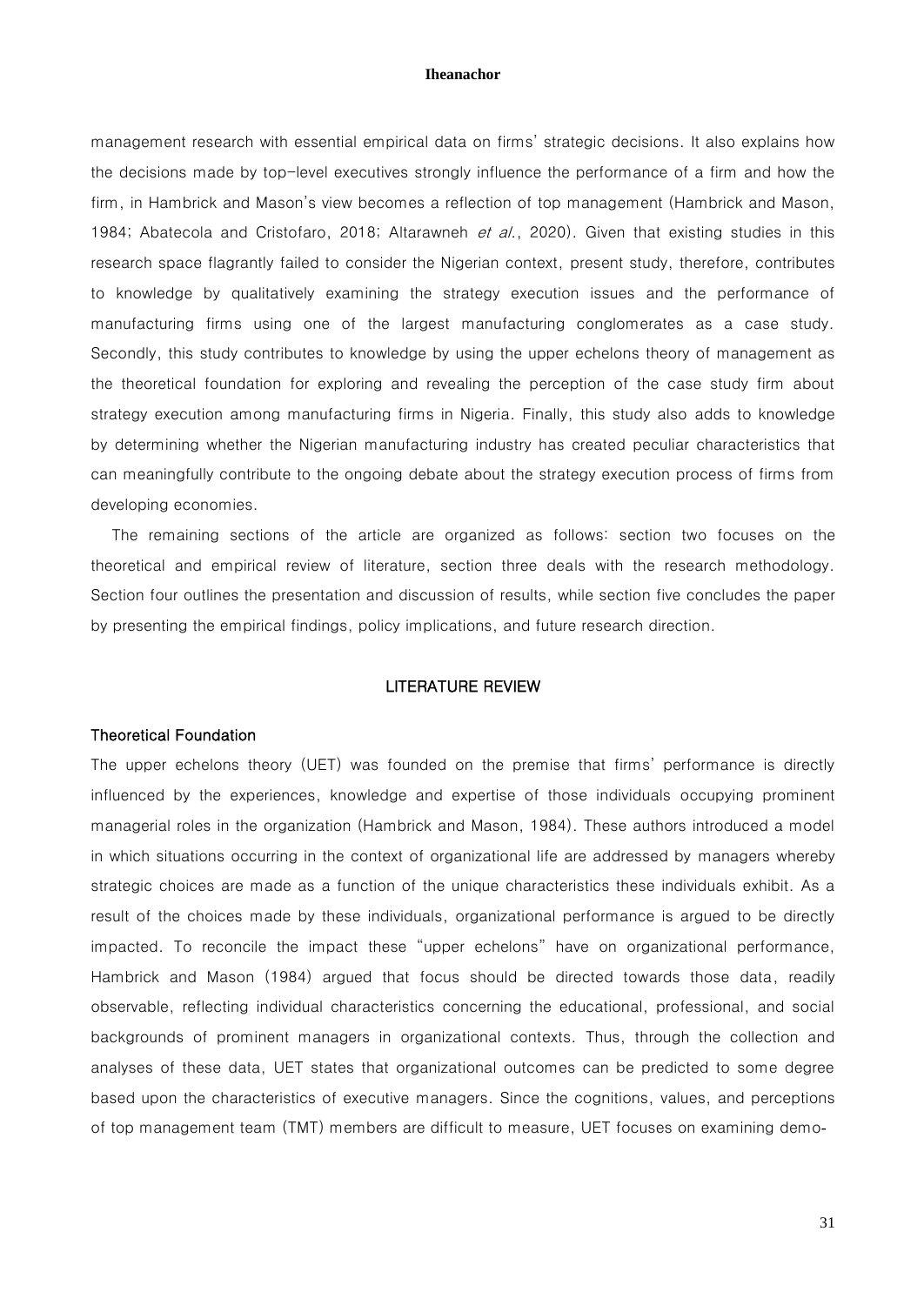graphy to suggest that managerial characteristics are reasonable proxies for underlying differences in cognition, values, and perceptions (Certo et al., 2006; Boone et al., 2019). Thus, variables such as age, number of years and specific focus of work experience, and educational background can be applied to predict the actions of TMT members when faced with strategic decisions in organizations.

To apply UET effectively in the examination of manufacturing firms' performance in Nigeria, causality is an important consideration (Hambrick and Mason, 1984; Agwu, 2018; Nwachukwu and Vu, 2020). First, those managers with significant professional experience within the case study organizations act in accordance with these previous experiences more so than based on their attributes. Strategies employed in organizational life as a function of executive decision making are often a function of macro forces driving the pursuit of organizational goals. For example, an executive who is newly hired from an outside firm may bring a different perspective to the decision-making process than an individual promoted from within the organization to the manager's position. Thus, identifying the forces most directly driving the decision-making process is essential in UET research. Similarly, the industrial context in which the organization operates may directly impact the type of managers in positions of decision-making authority.

# Empirical Review

# -Top Management Team (TMT) and Firms' Performance

A multitude of studies in the strategic management literature has focused on the nexus between top management team (TMT) strategic decisions and firms' performance (e.g., Certo et al., 2006; Boone *et al.*, 2019; Richard *et al.*, 2019). This research is mainly based on the upper echelon theory (Hambrick and Mason, 1984) and considers the dispositions of the most powerful stakeholders within an organization to understand why firms perform the way they do. Demographic features of top managers are used as a proxy of their cognitive frames by referring to bounded rationality. Values, experience, and personalities are reflected in executives' characteristics and affect their field of vision, selective perception, and interpretation (Hambrick, 2007; Abatecola and Cristofaro, 2018). Within the context of this research space, demographic diversity i.e., the level of dispersion among TMT players, has received a great deal of attention empirically and conceptually (Certo et al., 2006; Boone et al., 2019; Richard et al., 2019). TMT strategic decisions should be positively related to firm performance through coordinated strategic planning processes and improved innovation outcomes (Liu, 2017; Dubey et al., 2018; Richard et al., 2019). TMTs face complex, uncertain situations and diversity may provide resources in several views that are outside homogeneous TMTs. Nevertheless, the empirical support of a direct link between a variety of TMT strategic decisions and firm performance remains equivocal at best, and recent literature asserts that it is impossible to assume a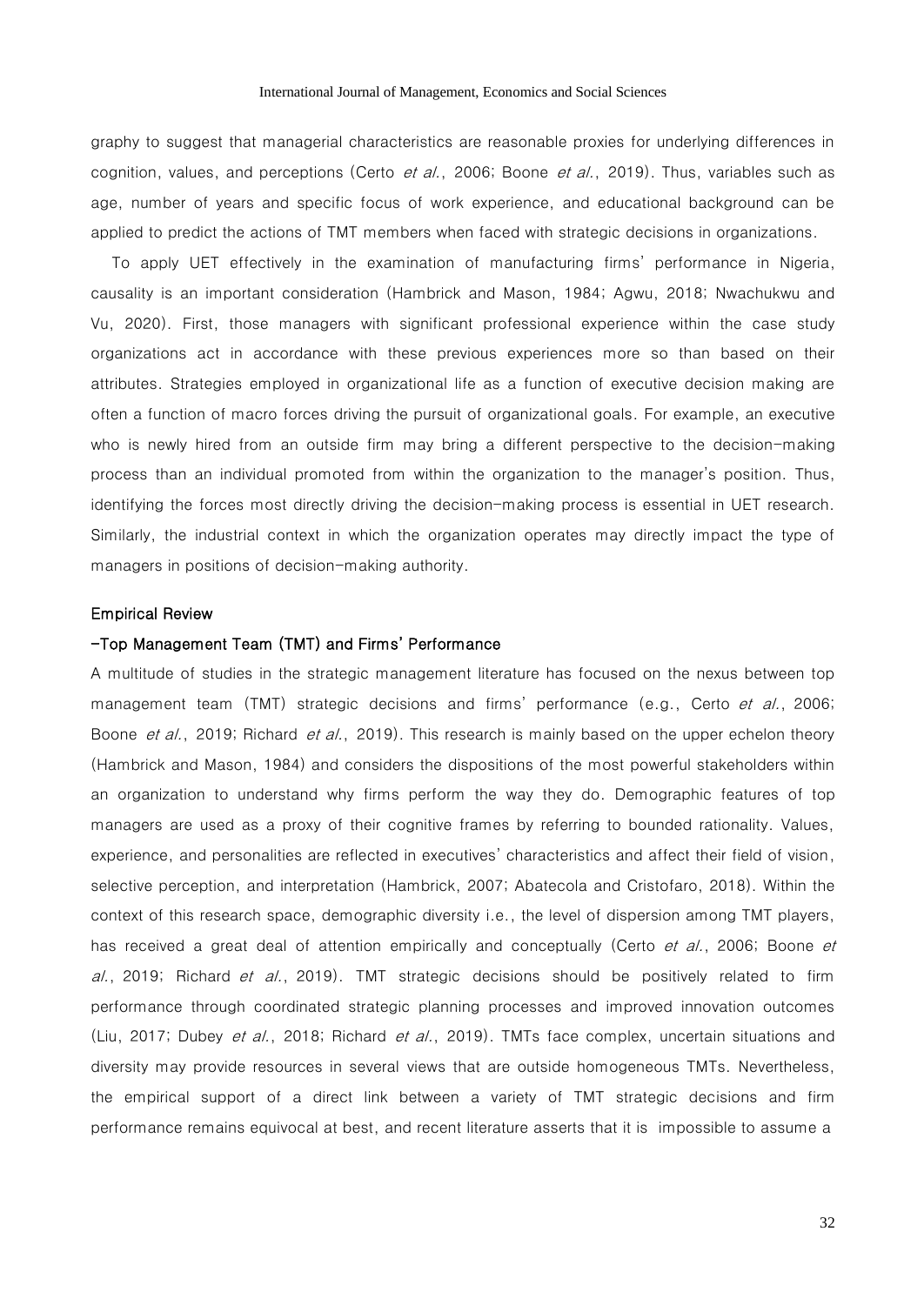direct and straightforward relationship between TMT strategic decisions and firm performance without considering a series of factors that affect this relationship (Araujo-Cabrera et al., 2017; Joshi and Roh, 2009; Cambrea et al., 2017; Georgakakis et al., 2017).

In recent years, the TMT literature has increasingly examined the role of moderators and mediators, which may influence the relationship between TMT's strategy execution decisions and firm performance. First, it has been revealed that the performance effects of strategy execution depend on specific moderators (Hambrick, 2007; Hambrick and Mason, 1984; Araujo-Cabrera et al., 2017; Pisani et al., 2018). For instance, managerial characteristics will only propel strategy and performance if means-ends ambiguity exists (Eisenhardt, 1989; Cambrea et al., 2017; Richard et  $a$ ., 2019) i.e., managerial discretion must be high (Certo *et al.*, 2006; Boone *et al.*, 2019), if executives operate under pressure i.e., executive job demands must be high (Pisani *et al.*, 2018), if executives have considerable influence on firm performance (Parnell and Brady, 2019), or if behavioral integration is high (Shalender and Yadav, 2019; Tsai and Ren, 2019).

Second, empirical evidence shows that different aspects of strategic decisions may provoke different performance outcomes (Joshi and Roh, 2009; Araujo-Cabrera et al., 2017; Cambrea et al., 2017; Georgakakis et al., 2017). Third, in many contexts, the performance effects of taskoriented aspects of strategy and relations-oriented aspects of strategy work in opposite directions. For example, while relations-oriented strategy seems to adversely affect performance due to stereotypic perceptions of dissimilar others, subgroup formation, and intergroup bias, task-oriented strategy rather seems to drive performance due to differences in information, knowledge, and perspectives (Rajapathirana and Hui, 2018; Sohl et al., 2020).

Third, it is opined that the relationship between TMT's strategic decisions and firms' performance is indirect rather than direct, thereby relying on mediating processes. However, TMT research has not devoted much attention to examining such mediating processes (Hambrick, 2007). Those scholars who have done so (Daspit *et al.,* 2014; Araujo-Cabrera *et al.*, 2017; Hussain *et al.*, 2020; Pisani *et*  $al.$ , 2018) were mainly interested in how TMT diversity influences the TMT's social behavior i.e., communication, decision-making, consensus, or conflict. Hence, empirical backing lacks when it comes to how top managers' cognitive frames guide. However, Liu et al. (2018) demonstrated that TMT characteristics are indirectly related to firm performance through social integration and communication. These TMT processes directly increase the return on investment (ROI) of firms.

It is evident that the relationship between TMT demographic characteristics, heterogeneity, strategic decision-making, and firm performance is contradictory. Therefore, some scholars seek new research directions and ways to discuss the stable relationship between TMT and organizational output. As such, this study is designed to test the proposition stated below: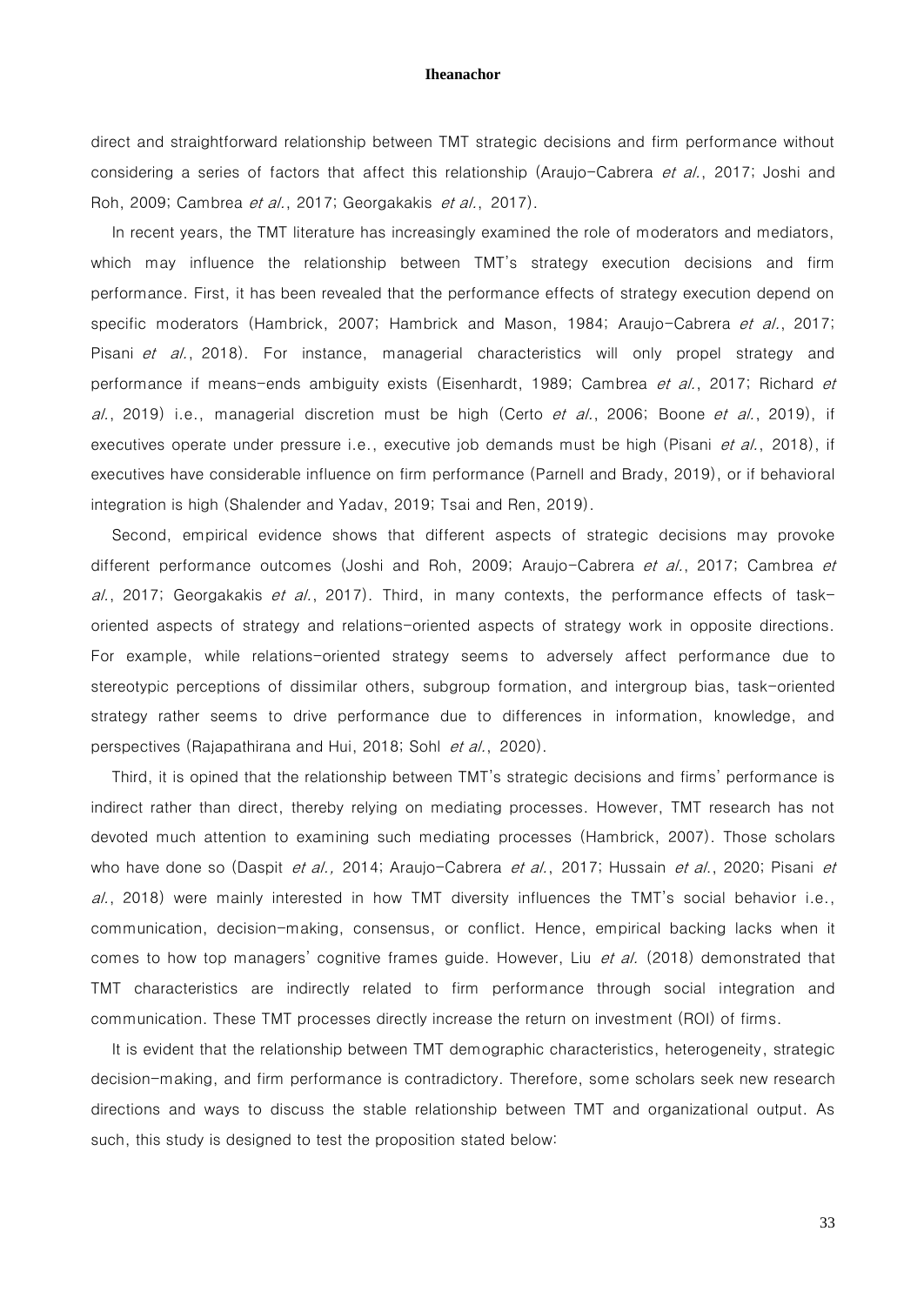$P_1$ : Top management team (TMT) strategy execution processes are likely to significantly influence the firm performance.

# **METHODOLOGY**

This study followed Yin's (2003) research procedure which consists of defining research problem, stating objectives, drawing research questions, generating data, and creating an in-depth understanding of cases under investigation. The purpose of this inquiry was to unravel how the top management team's perception of strategy execution in their firm influenced overall performance in recent years. In generating the relevant information for the investigation, this study explored strategic management literature to establish a theoretical base for the study. A single-case procedure accompanied the theoretical underpinning to probe the burning research issues. In the investigation of the case, extant literature did not only aid to formulate the appropriate research design and facilitate data collection but also served as an essential instrument for summarizing and analyzing the data on the concerned case. This was a single case aimed at following replication logic to produce identical results consistent with literal and theoretical replications (Yin, 2003, Creswell et al., 2007).

# Sample

The sample for the study comprised of five  $(5)$  directors from the top management cadre and six  $(6)$ managers from the middle and lower management cadre from five (5) departments of Jupiter Group i.e., strategy, capital projects and portfolio development, logistics and distribution, commercial operations, stakeholders' relations and corporate communications and human resources of a top manufacturing conglomerate in West-African sub-region whose corporate headquarters is located in Lagos, Nigeria. The choice of this firm as the sample for this investigation is based on the fact that it is the largest manufacturing group in West Africa and one of the largest on the African continent. The group employs more than 30,000 workers, generated revenue above US\$6.1 billion in 2020.

The average age of the participants was fifty-eight years, and they all had over ten years of working experience in their respective departments in a different capacity. Two participants represented each department during the interview session except the logistics and distribution department, which had one representative. The participants for this interview were guaranteed their anonymity and the confidentiality of the responses they provided.

# Data Collection Procedure

The data on strategy execution and the performance of firms in the Nigerian manufacturing industry were collected qualitatively using semi-structured in-depth face-to-face interviews with different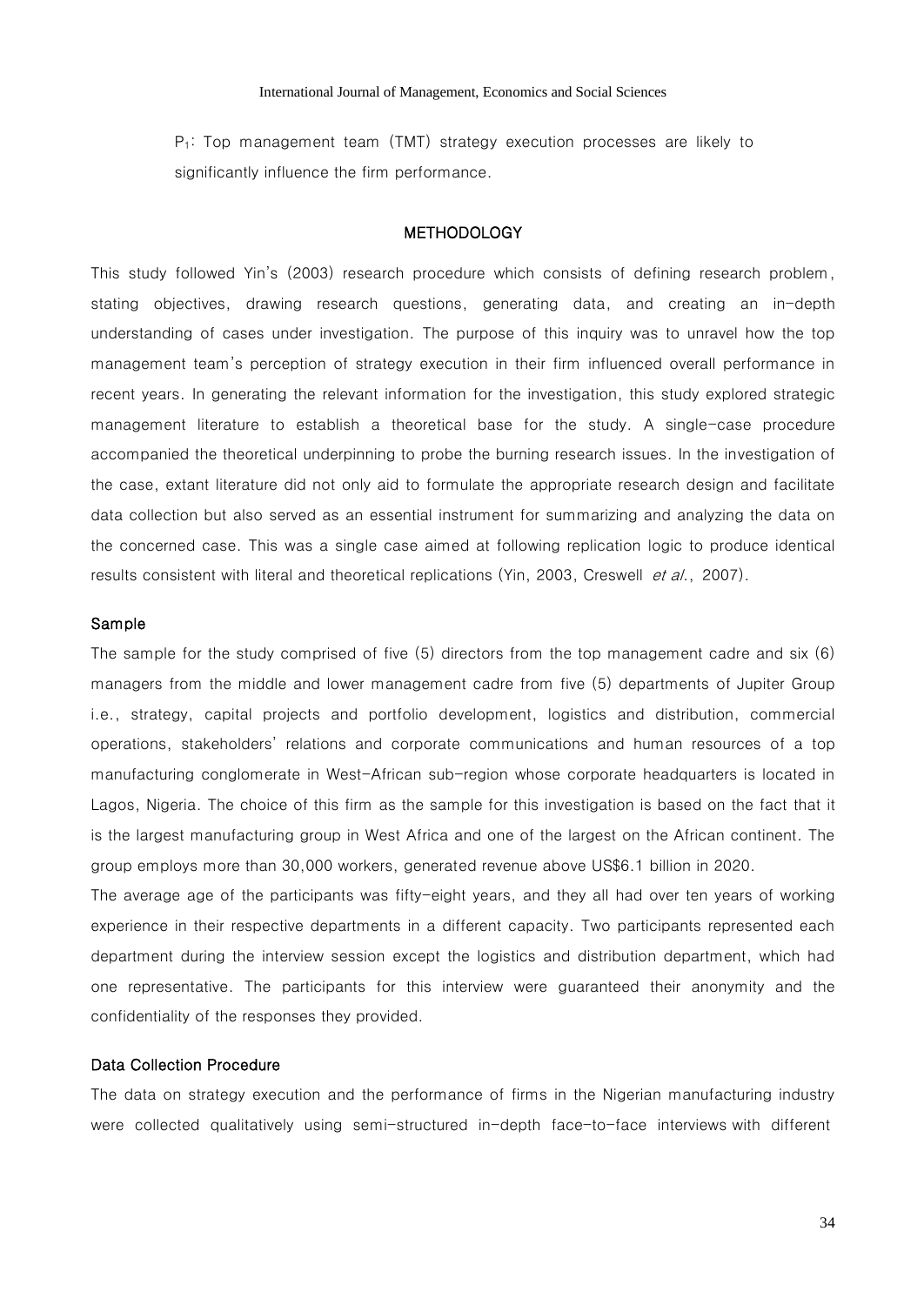managers and directors from the case study firm Jupiter Group. The firm requested assurance of confidentiality before approving their participation in the interview. Therefore, the firm's real name and interviewees' identities were deliberately kept anonymous following Elliott (2018), as such, Jupiter Group is a pseudo name.

Prior to the face-to-face interview session, an email was sent to the public relations unit of the selected case study, which approved the interview request. The interview questions were prepared based on the insights obtained from extant literature with the core research problem, research questions, and objectives in mind. Since the investigators and the officials of the case study firm participating in the interview process were comfortable with the English language, the interviews were administered using the English language. The interviews lasted between 30 to 40 minutes, with an average of 35 minutes. The consent of the interviewees was sought before their voices could be recorded and they were conducted at the firm's corporate headquarters in Lagos, Nigeria, between March and June 2021.

# Data Analysis

Ethical research standards and protocols were strictly followed while seeking formal participation approval for the interviews. An a priori list of codes guided the coding and analysis of interview transcripts. The hierarchical code structure from the *a priori* list of codes was replicated in the Nvivo (David-West et al., 2018; Iheanachor and Ozegbe, 2021). Insights from multiple sources in strategic management literature were used as a guide while writing the research report (Braun and Clarke, 2006; Kiger and Varpio, 2020). The choice of intra-case analysis used in this study was justified because it provides a nuanced, empirically rich, and holistic account of a specific phenomenon under investigation.

# RESULTS

#### Overview of the Case Study Firm

Jupiter group is used as the pseudo name of the firm under consideration for this investigation to guarantee the case study firm's anonymity. The group is a multinational manufacturing conglomerate of Nigerian origin founded by its incumbent president. It is adjudged the largest business conglomerate in the West-African sub-region and one of the largest in Africa. The group employed over 30,000 workers generating over \$9.1 billion in revenue as of the last quarter of 2020.

The group was founded in the late 1970s when the president created an enterprise that traded majorly in sugar and other fast consuming goods through an initial capital of \$3,000 obtained as a loan from an uncle. The group later expanded by starting trading in other commodities such as rice. In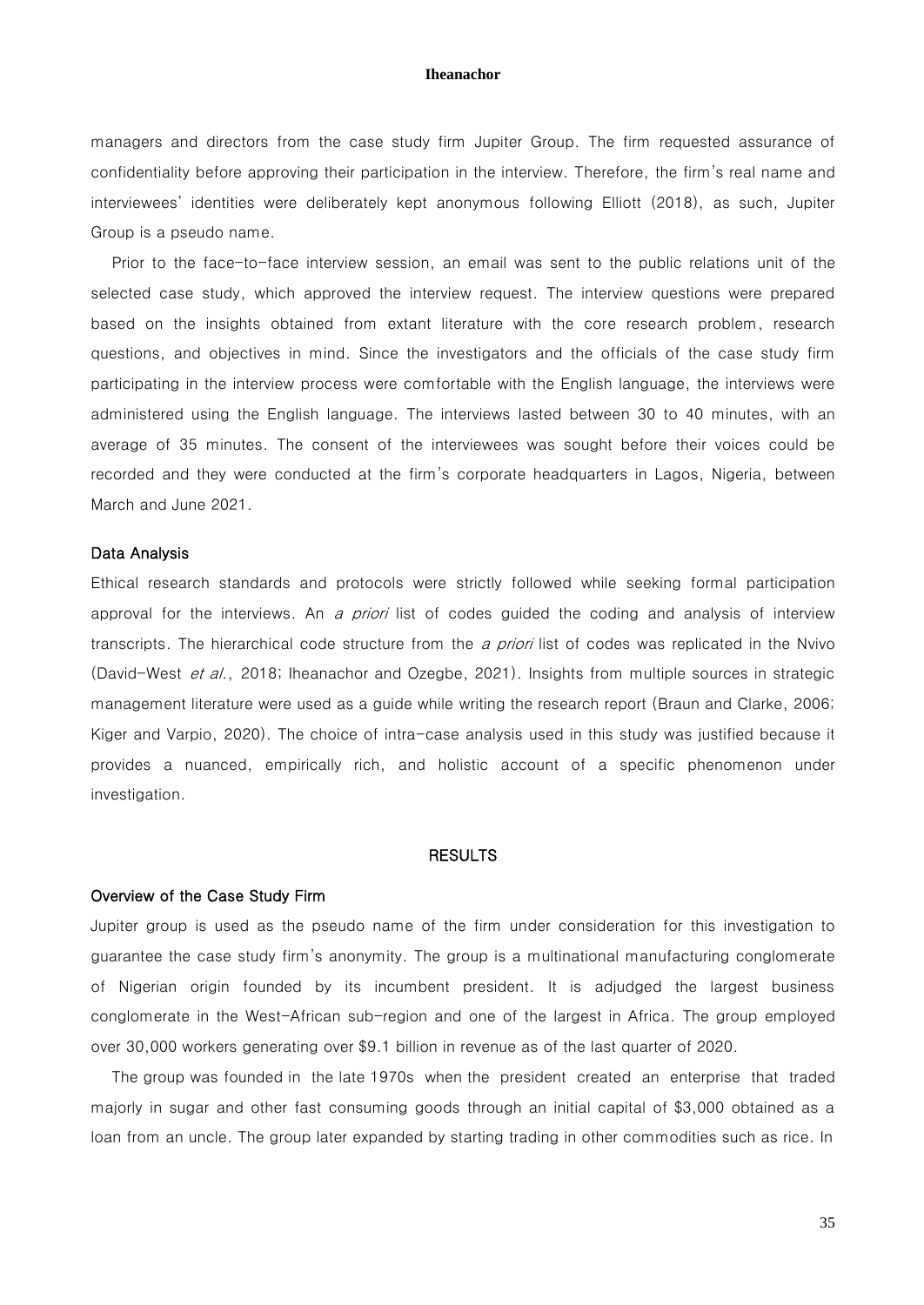1981, the group created two business ventures specializing in import business; this was an era where the Nigerian government made it strictly mandatory for firms to acquire import licenses before engaging in bulk importation of goods. The group then applied to acquire import licenses for various commodities such as aluminum products, steel, and baby foods. Later, cement importation and shipping were incorporated into the group's business portfolio. The group competed and still competes with another top multinational firm that produces and imports the bulk of cement used in the African continent.

Jupiter group currently owns and operates over 18 subsidiaries in 15 African countries. One of the subsidiaries that specialize in cement production is listed in the Nigerian Stock Exchange, with its market capitalization representing over 20 percent of the total capitalization of the Nigerian Stock Exchange. The group headquarter is located in Lagos, Nigeria.

The data in Table 1 (see Appendix-I) illustrate how the interviewee' from the top to the lower management levels expressed a relatively similar opinion on the perception of the group's overall performance. However, only the lower-level managers held the opinion that employees were dissatisfied with the measurement of performance. Financial performance was perceived as mostly poor by the top management team, despite the predominant perception of satisfied customers and employees. This seems odd as one could expect excellent financial performance given that employees and customers were both satisfied. The primary reason for this disparity was that the Covid-19 pandemic adversely impacted the group's performance during the long periods of national lockdown in 2020.

Table 2 (see Appendix-II) indicates that the interviewees were familiar and conversant with the concept of strategy execution in varying degrees. All interviewees agreed that all issues pertaining to strategy execution in Jupiter group are the sole responsibility of the top management team led by its founder and president.

After the participants' opinions on strategy execution were assured, they were further probed on the factors (drawn from literature review) which they perceived to have militated against strategy execution in their firm. The interviewees could add other factors to the ones on the list. The discussion of their selection of execution barriers, nonetheless, falls outside the jurisdiction of this investigation. The factors cited most often (ranging from one as most often cited to nine as the least often cited) as militating against strategy execution are reflected in Table 3 (see Appendix-III).

The interviewees' views on the factors militating against strategy execution differed. However, they concurred that the principal reason for the breakdown was ineffective communication. Interestingly, all interviewees agreed that the absence of approved strategy in the Group is a significant factor militating against strategy execution, as only middle management previously indicated that the Group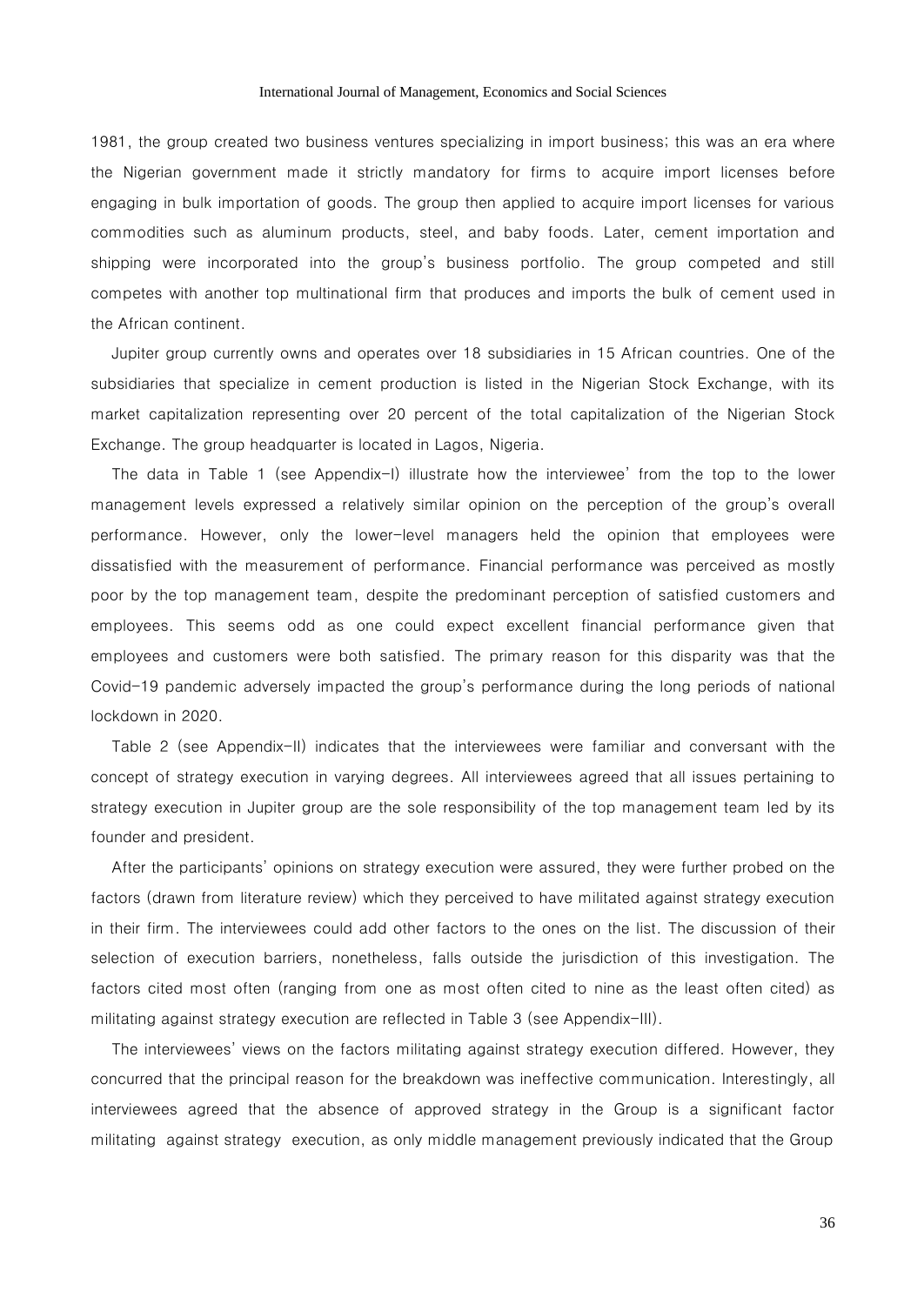did not have a strategy. The reasons stated for hindering strategy execution are congruent with the stages of strategy-shaping. Again, it appears as if these reactions were at variance with previous responses, particularly those of lower management cadre, who held a view that the Group was proficient in all facets of strategy building, and middle management cadre, whose opinion is that the bank was proficient in its strategy execution drive. Therefore, these responses were congruent with those of the top management cadre, whose viewpoint is that the bank was not proficient in any stage of strategy execution. From these responses, interviewees from all management cadres agreed that effective communication would improve strategy execution.

# **DISCUSSION**

As observed from the results, the management team at all level expressed a relatively similar opinion on their perception of the group's overall performance. This viewpoint is consistent with the strategic management literature in relation to the importance of leadership in successful strategy shaping (Behara, 2017; Hayati et al., 2018; Littoz-Monnet, 2017; Rezvani et al., 2017). The consensus revelation of the interviewees from the Jupiter group and the empirical insights from the literature conforms to the postulation of upper echelons theory (UET) which posits that firms' performance outcomes are directly impacted by the expertise, knowledge and experiences of those individuals occupying prominent and top managerial roles in the organization (Hambrick and Mason, 1984). Nevertheless, this view is at variance with the findings of some empirical studies, which assert that successful strategy-shaping efforts require the participation of all levels of firms' management (Georgakakis et al., 2017; Gupta et al., 2018; Islami et al., 2020; Liu et al., 2018; Tarakci et  $al.$ , 2018). The involvement varied in some aspects of their responses to several of the strategy contexts explored. These responses suggest that interviewees were not clear on whether or not Jupiter Group had a strategy at the time of the inquiry.

The interpretation of these reactions implies that Jupiter Group did not have an explicitly understood strategy as at the time of this particular investigation because strategy stems beyond merely setting objectives or targets (Hayati et al., 2018; Littoz-Monnet, 2017; de Oliveira et al., 2019; Vigfússon et  $al.$ , 2021). Therefore, the contradicting opinion on the existence of a strategy is not surprising given the emergent pattern of strategy-shaping and the inconsistency in responses to questions about which stage of strategy-shaping was the more essential and the firm's proficiency in strategy-shaping. However, the key insight from these responses is the absence of attention to competitive advantage or any dimension alluding to competitive advantage, the hallmark of a successful strategy (Barney, 1991; Khan et al., 2019; Wati and Triwiyono, 2018). In summary, the reactions to strategy as presented in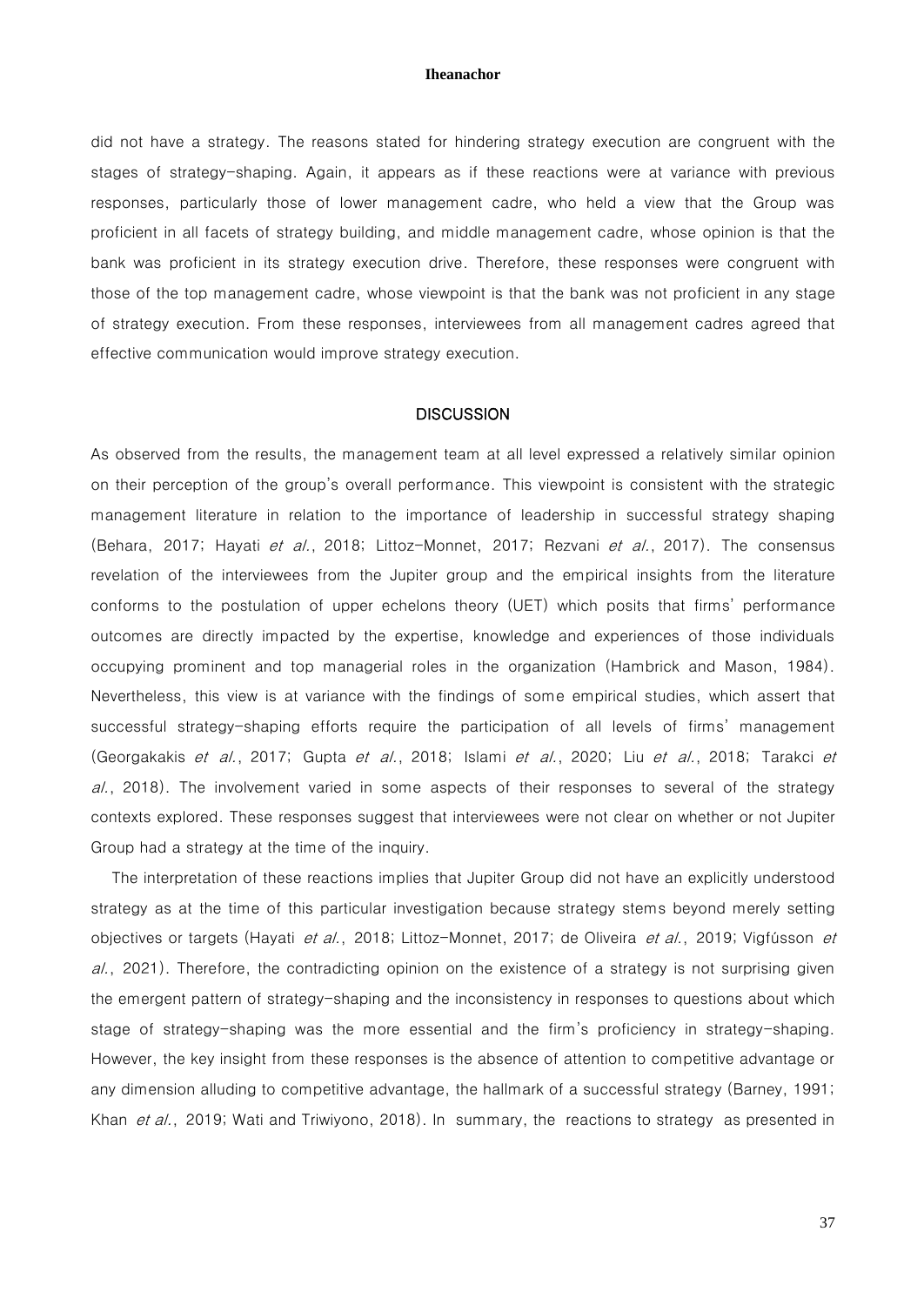Table 2 alludes to the absence of clarity of strategy in Jupiter Group and indicates the complex nature of strategy as signified in the literature. Furthermore, the argument of Ansoff and McDonnell (1990) that strategy is an elusive concept seems to hold in this context. The participants' responses to the questions regarding strategy execution were deemed congruent with their reactions to the reasons for the strategy execution breakdown and steps that could be followed to bridge the performance gap. This is addressed in the subsequent paragraphs.

Although improvement in communication could raise the level of strategy execution, it is much more complicated and involved than communication, as was indicated in the theoretical framework (Behara, 2017; Hayati et al., 2018; Crittenden and Crittenden, 2008; Kanter, 2017; Oketch et al., 2021). The responses correspond with the factors reported in the literature, therefore, leadership is essential in drawing strategy (Beer and Eisenstat, 2000; Hassert, 2018; Mubarak et al., 2019; Schaap, 2012); all stakeholders should participate in strategy formulation process (Joshi and Roh, 2009; Araujo-Cabrera et al., 2017; Cambrea et al., 2017; Georgakakis et al., 2017); the startingpoint of execution (Tait and Nienaber, 2010; Schaap, 2012; Hayati et al., 2018; Littoz-Monnet, 2017; de Oliveira et al., 2019; Vigfússon et al., 2021); and execution is neglected from the beginning. These responses are consistent with reasons suggested for the execution gap as identified by previous studies (Beer and Eisenstat, 2000; Mankins and Steele, 2005; Tait and Nienaber, 2010), although the order differs. Congruent with previous studies (Beer and Eisenstat, 2000; Mankins and Steele, 2005; Joshi and Roh, 2009; Tait and Nienaber, 2010; Araujo-Cabrera et al., 2017; Cambrea et al., 2017; Georgakakis et al., 2017), the responses of interviewees proved that the barriers to strategy execution could be minimized and possibly eradicated to bridge the performance gap in Jupiter Group. Moreover, the interviewees were not in agreement regarding their responses. The answers regarding corrective action failed to completely align with their reactions regarding the breakdown in strategy execution. However, the steps as graded by interviewees at all management cadre enhancing performance improved communication and better remuneration, then increased strategy development and ensured management buy-in, followed by performance monitoring and empowerment, after that accountability assignment. The next line of actions advocated by all was an improvement in talent management (recruit, train and retain the right staff), closely followed by management development and consequence control. A better transmission of the environment, proposed by middle and lower cadre managers, after that the re-evaluation of objectives proposed by all management levels and lastly selecting a different strategy as submitted by middle management. Again, the whole of these actions can be categorized into one or more of the strategy-shaping process. Furthermore, these responses confirm that the strategy-shaping procedure is indeed integrated and that if a particular step in a phase of the process is ignored, it will have a spillover effect on the phases that follow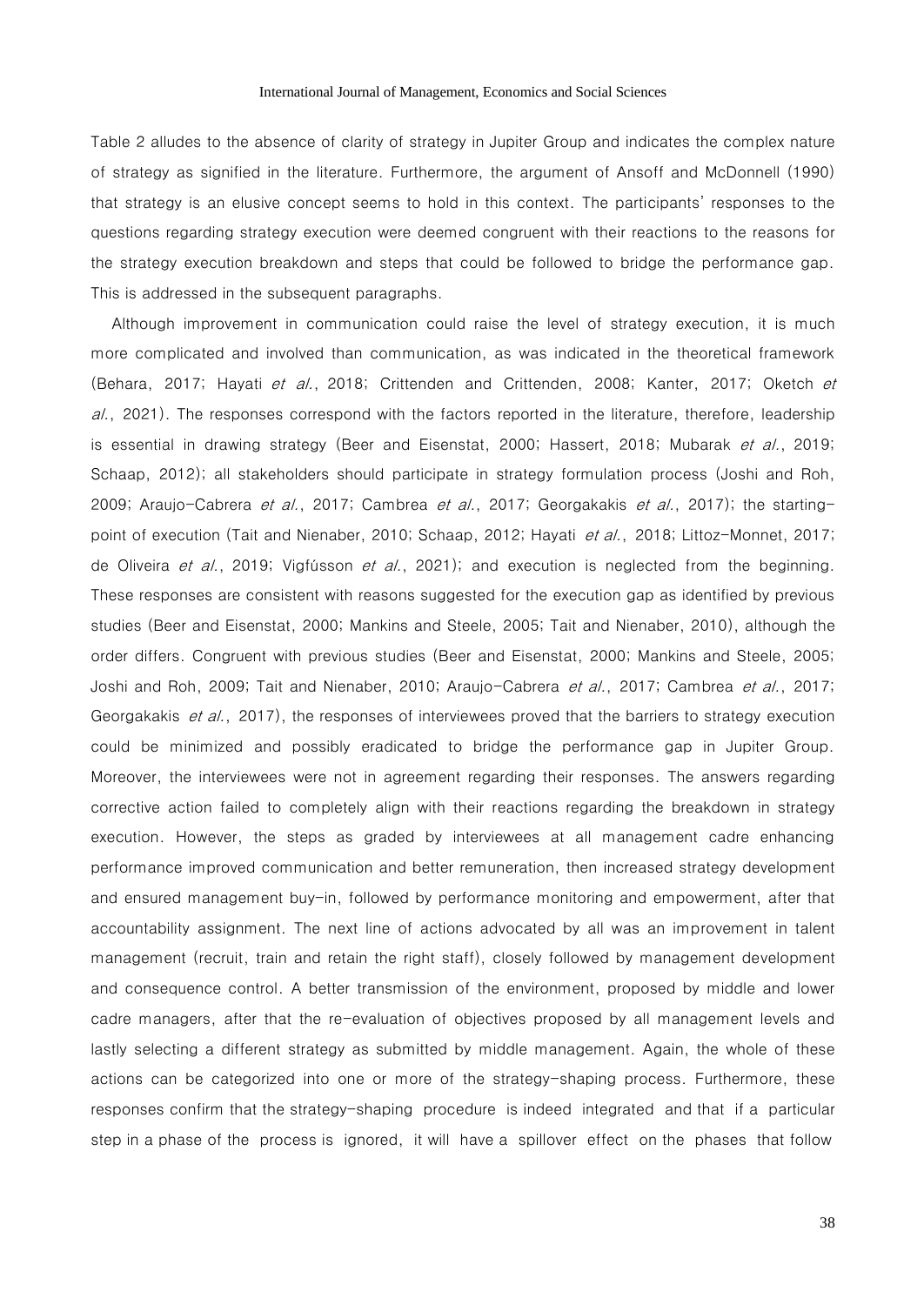(Alexander, 1985; Tait and Nienaber, 2010; Islami et al., 2020; Liu et al., 2018; Tarakci et al., 2018). However, these responses are explained to indicate that the interviewees were fully aware of their lack of expertise concerning strategy-shaping, which could be enhanced by a range of actions, especially management development. The measures advanced by the respondents that could be taken to strengthen strategy execution and improve the firm's overall performance include skill management and improved environmental scanning, consistent with some of the features of the strategy definition proposed by Nag *et al.* (2007). The top management team believed that these corrective measures would have a significant performance improvement, while middle cadre managers were mainly of the opinion that these actions would result in a moderate increase in performance. These responses correspond with findings from previous studies (Alexander, 1985; Beer and Eisenstat, 2000; Mankins and Steele, 2005; Tait and Nienaber, 2010; Hayati et al., 2018; Littoz-Monnet, 2017; de Oliveira et al., 2019). The findings reveal that interviewees in the study exhibited some level of understanding of the concept of strategy and its components, all stakeholders were not optimally involved in drawing strategy, the formulation phase was underestimated, and strategy execution starts from the formulation stage.

# **CONCLUSION**

The purpose of this study is to ascertain the perception of the top management team and other categories of managers in West Africa's top manufacturing conglomerate regarding the issues surrounding strategy and the firm's overall business performance. Strategy in itself is the instrument employed by management to achieve organizational goals by matching internal resources with the circumstances and conditions surrounding the organization's external environment with the primary motive of maximizing financial gains.

It is worthy of note that any breakdown in strategy execution leads to poor financial performance and other setbacks within the organization's ranks. The difference between a firm's planned performance and its actual performance has been studied by numerous scholars from various perspectives in the past. Despite their limitations, they have contributed immensely to the understanding and knowledge of the concept of organizational performance through the effective execution of strategy. Although there is no conclusive answer with regards to how best an organization should formulate and execute strategies. Therefore, the phenomenon of strategy execution in particular and strategy in general, is as complex as other concepts in social and behavioral sciences. This study strives to provide a deeper understanding of the issues about gaps in performance by examining the factors militating against strategy execution in the selected case study firm Jupiter Group.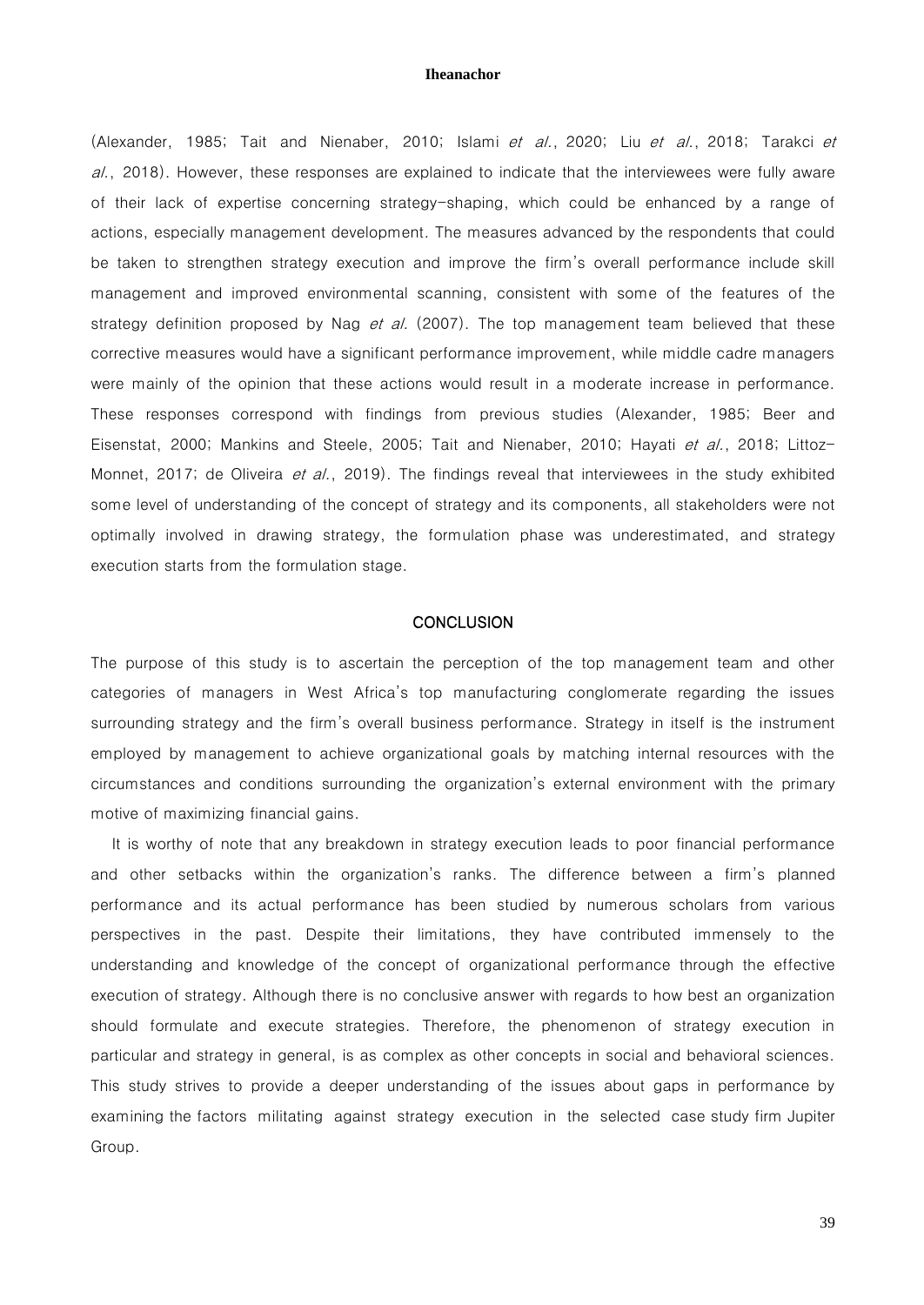The managers' indication at the different cadre of the Group's management hierarchy shows that opinions were similar in some areas while they differed in others. All interviewees exhibited some basic understanding of the concept of strategy as a whole and execution in particular. They stated some reasons behind the failure of strategy execution as follows; weak communication, weak monitoring, insufficient senior leadership, inadequate skill, insufficient details, no approved strategy, poor accountability, limited reward and consequences, leadership style as well as conflicting priorities. They suggested possible corrective measures (improvement in communication, improved strategy development, better rewards, monitoring of performance, accountability assignment, management buy-in, empowerment, advanced talent management, consequential management, management development, environmental consideration, re-assessment of goals and adopting different strategy) that can bridge the gaps in an organization's performance. The factors highlighted for both the breakdown and corrective measures can be classified according to the various stages of the strategic management procedures and are congruent with those in previous studies in connection with the performance gap. The factors militating against strategy execution and corrective measures outlined by interviewees can be classified by the stages of strategy-shaping or drawing process, which signifies the strategy formulation stage as essential. However, this stage is generally underrated and relegated to the background, which negates the ability to draw proper strategies that are needed to propel organizational success. It is consistently observed in the literature that successful strategy formulation often leads to success in strategy execution. While it is advisable to focus attention on an integrated approach to strategy issues, organizations must focus on ensuring that adequate measures are established to ensure the proper execution of strategies. A better understanding of the strategy execution stage of the strategy-shaping procedure will greatly benefit all manufacturing firms operating within Nigeria.

# IMPLICATIONS

By implication, the consensus revelation of the interviewees from the case study firm Jupiter Group and the empirical insights from the literature conforms to the postulation of upper echelons theory (UET) which posits that firms' performance outcomes are directly impacted by the knowledge, experiences and expertise of those individuals occupying prominent and top managerial roles in the organization (Hambrick and Mason, 1984). Nevertheless, this view is at variance with the findings of some empirical studies, which assert that successful strategy-shaping efforts require the participation of all levels of firms' management (Georgakakis et al., 2017; Gupta et al., 2018; Islami et al., 2020; Liu *et al.*, 2018; Tarakci *et al.*, 2018).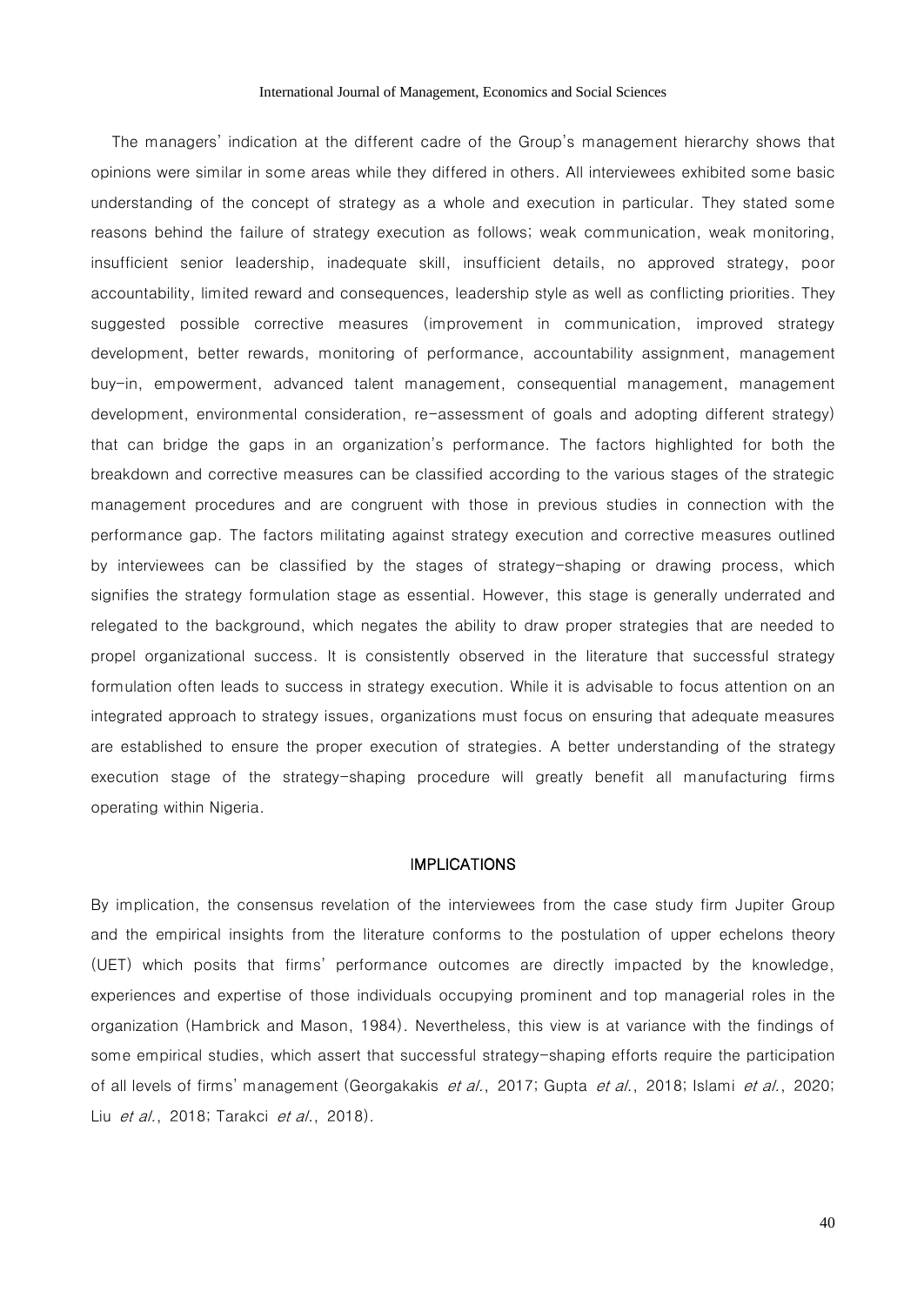From a practical perspective, some reasons behind the failure of strategy execution include weak communication, inadequate monitoring, insufficient senior leadership, inadequate skill, insufficient details, no approved strategy, poor accountability, limited reward and consequences, leadership style, and conflicting priorities. Possible corrective measures that can bridge the gaps in an organization's performance are also suggested by the interviewees.

# LIMITATIONS AND FUTURE DIRECTIONS

The solutions proffered in this article are based on the revelations of respondents during the interviews. Unfortunately, this study is based on a single-case inquiry. Although the respondents are generally experienced and knowledgeable in this field of management, it is difficult to generalize the finding of this study to other firms. Therefore, future studies can adopt the use of quantitative or mixed method approaches in investigating the issues surrounding strategy execution and firms' performance. In addition, further research may include more intensive qualitative analysis, which should incorporate more firms from the same industry and possibly other sectors because perception may differ across firms and industries. Therefore, a sample of more interviews from more firms and industries would help to confirm the findings.

### **REFERENCES**

- Abatecola, G., & Cristofaro, M. (2018). Hambrick and Mason's "Upper Echelons Theory": Evolution and open avenues. Journal of Management History. 26(1): 116-136[. https://doi.org/10.1108/JMH-02-2018-0016](https://doi.org/10.1108/JMH-02-2018-0016)
- Agwu, M. E. (2018). Analysis of the impact of strategic management on the business performance of SMEs in Nigeria. Academy of Strategic Management Journal, 17(1): 1-20.
- Alayemi, S. A., & Akintoye, R. I. (2015). Strategic management of growth in manufacturing companies in Sub-Saharan Africa: A case study of Nigeria. Journal of Economics, Management and Trade, 6 (2): 151-160. <https://doi.org/10.9734/BJEMT/2015/13796>
- Alexander, L. D. (1985). Successfully implementing strategic decisions. Long range planning, 18(3): 91-97. [https://doi.org/10.1016/0024-6301\(85\)90161-X](https://doi.org/10.1016/0024-6301(85)90161-X)
- Altarawneh, M., Shafie, R., & Ishak, R. (2020). CEO characteristics: A literature review and future directions. Academy of Strategic Management Journal, 19(1): 1-10.
- Ansoff, I., & McDonnell, E. (1990). Implanting strategic management. New York: Prentice Hall.
- Araujo-Cabrera, Y., Suarez-Acosta, M. A., & Aguiar-Quintana, T. (2017). Exploring the influence of CEO extraversion and openness to experience on firm performance: The mediating role of top management team behavioral integration. Journal of Leadership and Organizational Studies, 24(2): 201-215.<https://doi.org/10.1177%2F1548051816655991>
- Barney, J. (1991). Firm resources and sustained competitive advantage. Journal of Management, 17(1): 99-120.
- Batra, S., Sharma, S., Dixit, M. R., & Vohra, N. (2015). Strategic orientations and innovation in resource-constrained SMEs of an emerging economy. The Journal of Entrepreneurship, 24(1): 17-36. <https://doi.org/10.1177%2F0971355714560052>
- Beekun, B., & De Carvalho, Z. (2021). Effect of strategic management strategies on performance of the manufacturing firms in Mexico. Journal of Strategic Management, 5(1): 30-39.
- Beer, M., & Eisenstat, R. A. (2000). The silent killers of strategy implementation and learning. IEEE Engineering Management Review, 28(4): 35-45.
- Behara, S. R. (2017). A Middle management perspective on strategy implementation. ZENITH International Journal of Business Economics and Management Research, 7(10): 78-88.
- Boone, C., Lokshin, B., Guenter, H., & Belderbos, R. (2019). Top management team nationality diversity, corporate entrepreneurship, and innovation in multinational firms. Strategic Management Journal, 40(2): 277-302. <https://doi.org/10.1002/smj.2976>
- Braun, V., & Clarke, V. (2006). Using thematic analysis in psychology. Qualitative Research in Psychology, 3(2): 77-101. <https://doi.org/10.1191/1478088706qp063oa>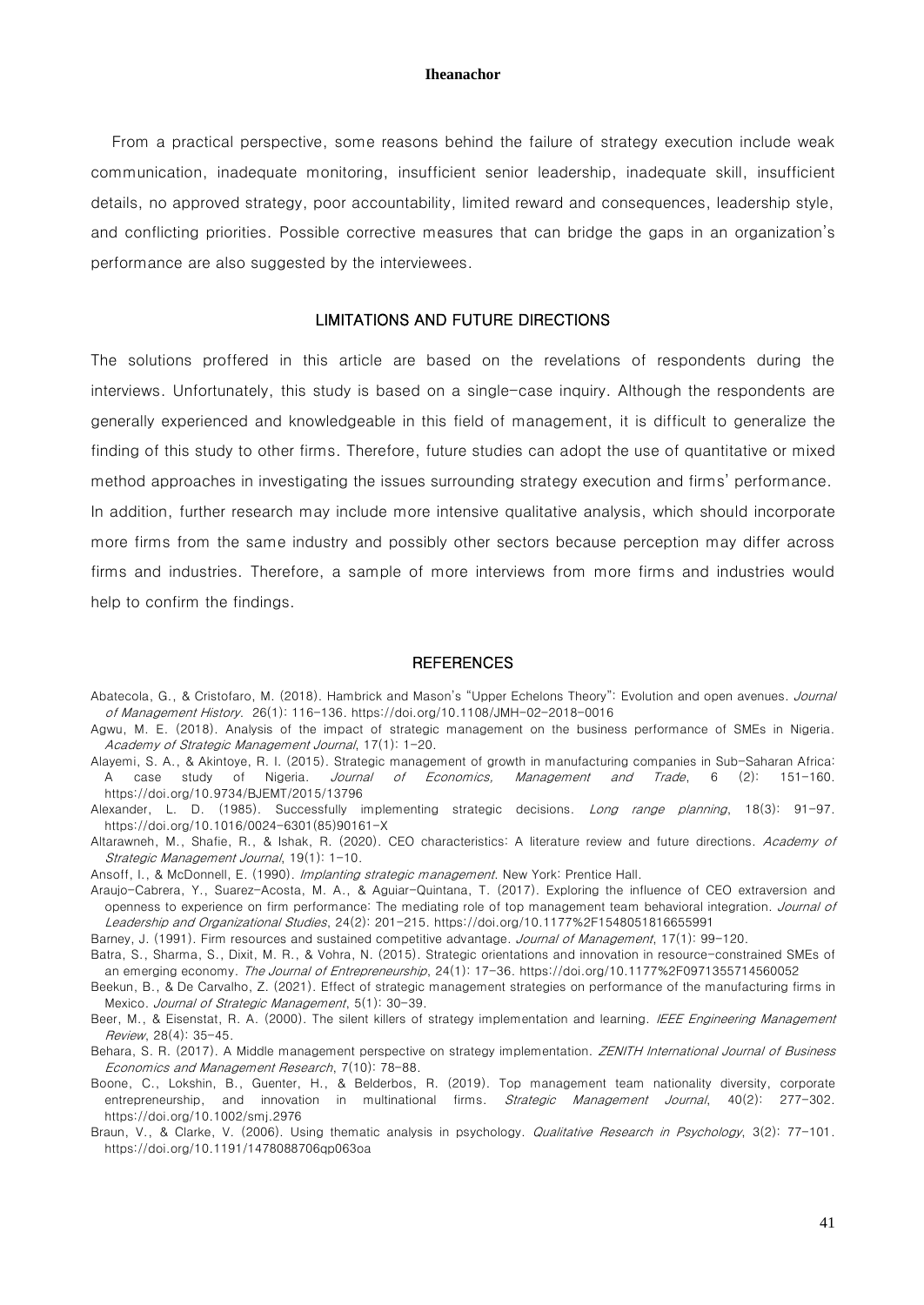- Cambrea, D. R., Lussana, G., Quarato, F., & Varacca Capello, P. (2017). Top management team diversity and firm performance: Empirical evidence from the fashion and luxury industry. Corporate Ownership and Control, 15(1-2): 325-340. <https://doi.org/10.22495/cocv15i1c2p2>
- Certo, S. T., Lester, R. H., Dalton, C. M., & Dalton, D. R. (2006). Top management teams, strategy and financial performance: A meta-analytic examination. *Journal of Management Studies*, 43(4): 813-839. <https://doi.org/10.1111/j.1467-6486.2006.00612.x>
- Creswell, J. W., Hanson, W. E., Clark Plano, V. L., & Morales, A. (2007). Qualitative research designs: Selection and implementation. The Counseling Psychologist, 35(2): 236-264. <https://doi.org/10.1177%2F0011000006287390>
- Crittenden, V. L., & Crittenden, W. F. (2008). Building a capable organization: The eight levers of strategy implementation. Business Horizons, 51(4): 301-309.
- Dakare, O. (2019). Developing competitive strategies among entrepreneurial managers in Nigeria using DEMATEL approach. International Journal of Management, Economics and Social Sciences, 8(2): 99-115. <http://dx.doi.org/10.32327/IJMESS.8.2.2019.7>
- Daspit, J. J., Ramachandran, I., & D'Souza, D. E. (2014). TMT shared leadership and firm performance: Investigating the mediating role of absorptive capacity. Journal of Managerial Issues, 26(3): 219-239.
- David-West, O., Iheanachor, N., & Kelikume, I. (2018). A resource-based view of digital financial services (DFS): An exploratory study of Nigerian providers. Journal of Business Research, 88 (1):513-526. <https://doi.org/10.1016/j.jbusres.2018.01.034>
- de Oliveira, C. A., Carneiro, J., & Esteves, F. (2019). Conceptualizing and measuring the "strategy execution" construct. Journal of Business Research, 105 (12): 333-344.
- Dubey, R., Gunasekaran, A., Childe, S. J., Papadopoulos, T., Hazen, B. T., & Roubaud, D. (2018). Examining top management commitment to TQM diffusion using institutional and upper echelon theories. International Journal of Production Research, 56(8): 2988-3006.<https://doi.org/10.1080/00207543.2017.1394590>
- Eisenhardt, K. M. (1989). Building theories from case study research. Academy of Management Review, 14(4): 532-550.
- Elliott, V. (2018). Thinking about the coding process in qualitative data analysis. The Qualitative Report, 23(11): 2850-2861.
- Georgakakis, D., Greve, P., & Ruigrok, W. (2017). Top management team faultlines and firm performance: Examining the CEO-TMT interface. The Leadership Quarterly, 28(6): 741-758. <https://doi.org/10.1016/j.leaqua.2017.03.004>
- Gupta, A., Briscoe, F., & Hambrick, D. C. (2018). Evenhandedness in resource allocation: Its relationship with CEO ideology, organizational discretion, and firm performance. Academy of Management Journal, 61(5): 1848-1868. <https://doi.org/10.5465/amj.2016.1155>
- Hambrick, D. C. (2007). The field of management's devotion to theory: Too much of a good thing? Academy of Management Journal, 50(6): 1346-1352. <https://doi.org/10.5465/amj.2007.28166119>
- Hambrick, D. C., & Mason, P. A. (1984). Upper echelons: The organization as a reflection of its top managers. Academy of Management Review, 9(2): 193-206. <https://doi.org/10.5465/AMR.1984.4277628>
- Hassert, B. (2018). Bridging the strategy-execution gap: Strategic planning in times of change. Journal of Airport Management, 13(1): 17-30.
- Hayati, B., Atefi, Y., & Ahearne, M. (2018). Sales force leadership during strategy implementation: A social network perspective. Journal of the Academy of Marketing Science, 46(4): 612-631. <https://doi.org/10.1007/s11747-017-0557-2>
- Hussain, H. I., Ali, A., Thaker, H. M. T., & Ali, M. (2019). Firm performance and family related directors: Empirical evidence from an emerging market. Contemporary Economics, 13(2): 187-204.
- Hussain, R. I., Rashid, H. A., Ali, A., Thair, M. S., & Noman, M. (2020). The mediating role of firm innovativeness between top management team diversity and sustainable firm performance of non-financial listed companies of Pakistan. Paradigms, 14(2): 64-70.
- Iheanachor, N., & Ozegbe, A. E. (2021). The role of networks in the internationalization process of firms from emerging economies: The Nigerian perspective. International Journal of Management, Economics and Social Sciences, 10(1): 9-31. <https://doi.org/10.32327/IJMESS/10.1.2021.2>
- Islami, X., Mustafa, N., & Latkovikj, M. T. (2020). Linking Porter's generic strategies to firm performance. Future Business Journal, 6(1): 1-15. <http://dx.doi.org/10.1186/s43093-020-0009-1>
- Joshi, A., & Roh, H. (2009). The role of context in work team diversity research: A meta-analytic review. Academy of Management Journal, 52(3): 599-627. <https://doi.org/10.5465/amj.2009.41331491>
- Kanter, R. M. (2017). Smart leaders focus on execution first and strategy second. Harvard Business Review, 6(1): 2-4. <http://dx.doi.org/10.13140/RG.2.2.17244.39042>
- Kathuria, A., Mann, A., Khuntia, J., Saldanha, T. J., & Kauffman, R. J. (2018). A strategic value appropriation path for cloud computing. Journal of Management Information Systems, 35(3): 740-775. <https://doi.org/10.1080/07421222.2018.1481635>
- Khan, S. Z., Yang, Q., & Waheed, A. (2019). Investment in intangible resources and capabilities spurs sustainable competitive advantage and firm performance. Corporate Social Responsibility and Environmental Management, 26(2): 285-295. <https://doi.org/10.1002/csr.1678>
- Kiger, M. E., & Varpio, L. (2020). Thematic analysis of qualitative data: AMEE Guide No. 131. Medical Teacher, 42(8): 846-854. <https://doi.org/10.1080/0142159X.2020.1755030>
- Levenson, A. (2018). Using workforce analytics to improve strategy execution. Human Resource Management, 57(3): 685-700. <https://doi.org/10.1002/hrm.21850>
- Littoz-Monnet, A. (2017). Expert knowledge as a strategic resource: International bureaucrats and the shaping of bioethical standards. International Studies Quarterly, 61(3): 584-595. <https://doi.org/10.1093/isq/sqx016>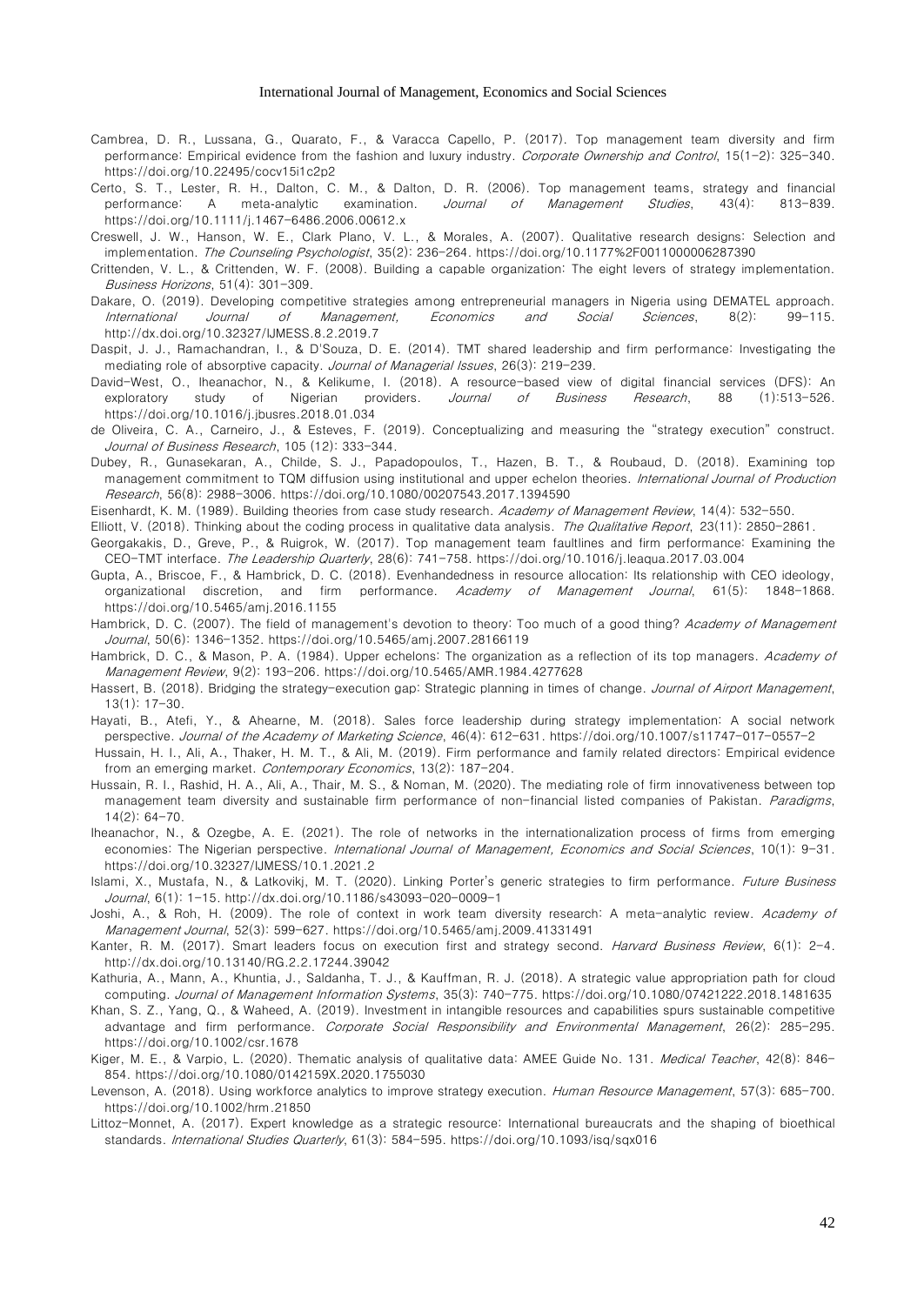- Liu, Y. (2017). A review of the relationship between TMT shared cognition and strategic decision making. American Journal of Industrial and Business Management, 7(10): 1101-1110 <http://dx.doi.org/10.4236/ajibm.2017.710078>
- Liu, D., Fisher, G., & Chen, G. (2018). CEO attributes and firm performance: A sequential mediation process model. Academy of Management Annals, 12(2): 789-816. <https://doi.org/10.5465/annals.2016.0031>
- Mankins, M. C., & Steele, R. (2005). Turning great strategy into great performance. Harvard Business Review, 83, 65-72.
- Michael, O. B. (2014). Strategic management analysis of a Nigerian firm: Evidences from the First Bank of Nigeria (FBN) group. Journal of Accounting, Finance and Management Strategy, 9(1): 51-73.
- Monday, J. U., Akinola, G. O., Ologbenla, P., & Aladeraji, O. K. (2015). Strategic management and firm performance: A study of selected manufacturing companies in Nigeria. European Journal of Business and Management, 7(2): 161-171.
- Mubarak, M. F., & Yusoff, W. F. N. (2019). Impact of strategic leadership on strategy implementation. British Journal of Management and Marketing Studies, 2(1): 32-43.
- Nag, R., Hambrick, D. C., & Chen, M. J. (2007). What is strategic management, really? Inductive derivation of a consensus definition of the field. Strategic Management Journal, 28(9): 935-955. <https://doi.org/10.1002/smj.615>
- Nwachukwu, C., & Vu, H. M. (2020). Strategic flexibility, strategic leadership and business sustainability nexus. International Journal of Business Environment, 11(2): 125-143. <https://doi.org/10.1504/IJBE.2020.107500>
- Oketch, J. O., Kilika, J. M., & Kinyua, G. M. (2021). The mediating role of strategy execution on the relationship between TMT characteristics and organizational performance in a regulatory setting in Kenya. Journal of Business and Economic Development, 6(1): 12-22.<https://doi.org/10.11648/j.jbed.20210601.12>
- Omsa, S., Ridwan, M., & Jayadi, M. (2017). The effect of strategic management practices on SME performances in Makassar, Indonesia. American Journal of Theoretical and Applied Business, 3(4): 71-80. <https://doi.org/10.11648/j.ajtab.20170304.12>
- Parnell, J. A., Acikdilli, G., & Doyle, J. D. (2019). The competitive uncertainty, marketing and non-market roots of capability deployment and organizational performance in Turkey. International Journal of Business and Emerging Markets, 11(1): 27-51. <https://doi.org/10.1504/IJBEM.2019.097475>
- Parnell, J., & Brady, M. (2019). Capabilities, strategies and firm performance in the United Kingdom. Journal of Strategy and Management. 12(3): 21-33 <http://dx.doi.org/10.1108/JSMA-10-2018-0107>
- Pisani, N., Muller, A., & Bogă ţ an, P. (2018). Top management team internationalization and firm-level internationalization: The moderating effects of home-region institutional diversity and firm global focus. Journal of International Management, 24(3): 239-256.<http://dx.doi.org/10.1016/j.intman.2018.01.002>
- Rajapathirana, R. J., & Hui, Y. (2018). Relationship between innovation capability, innovation type, and firm performance. Journal of Innovation and Knowledge, 3(1): 44-55. <https://doi.org/10.1016/j.jik.2017.06.002>
- Ren, T., Xiao, Y., Yang, H., & Liu, S. (2019). Employee ownership heterogeneity and firm performance in China. Human Resource Management, 58(6): 621-639. <https://doi.org/10.1002/hrm.21995>
- Rezvani, A., Dong, L., & Khosravi, P. (2017). Promoting the continuing usage of strategic information systems: The role of supervisory leadership in the successful implementation of enterprise systems. International Journal of Information Management, 37(5): 417-430. <http://dx.doi.org/10.1016/j.ijinfomgt.2017.04.008>
- Richard, O. C., Wu, J., Markoczy, L. A., & Chung, Y. (2019). Top management team demographic‐faultline strength and strategic change: What role does environmental dynamism play? Strategic Management Journal, 40(6): 987-1009. <https://doi.org/10.1002/smj.3009>
- Schaap, J. I. (2012). Strategy implementations-can organizations attain outstanding performance. Strategic Management Review, 6(1): 98-121.
- Shalender, K., & Yadav, R. K. (2019). Strategic flexibility, manager personality, and firm performance: The case of Indian Automobile Industry. Global Journal of Flexible Systems Management, 20(1): 77-90. [https://doi.org/10.1007/s40171-018-](https://doi.org/10.1007/s40171-018-0204-x) [0204-x](https://doi.org/10.1007/s40171-018-0204-x)
- Sibony, O., Lovallo, D., & Powell, T. C. (2017). Behavioral strategy and the strategic decision architecture of the firm. California Management Review, 59(3): 5-21. <https://doi.org/10.1177%2F0008125617712256>
- Sohl, T., Vroom, G., & Fitza, M. A. (2020). How much does business model matter for firm performance? A variance decomposition analysis. Academy of Management Discoveries, 6(1): 61-80. <https://doi.org/10.5465/amd.2017.0136>
- Tait, A., & Nienaber, H. (2010). Exploring the strategy-to-performance gap: the case of four South African life insurers. Journal of Contemporary Management, 7(1): 271-289.
- Taouab, O., & Issor, Z. (2019). Firm performance: Definition and measurement models. European Scientific Journal, 15(1): 93-106. <https://doi.org/10.19044/esj.2019.v15n1p93>
- Tarakci, M., Ateş , N. Y., Floyd, S. W., Ahn, Y., & Wooldridge, B. (2018). Performance feedback and middle managers' divergent strategic behavior: The roles of social comparisons and organizational identification. Strategic Management Journal, 39(4): 1139-1162. <https://doi.org/10.1002/smj.2745>
- Tsai, H. T., & Ren, S. (2019). Antecedents of strategic ambidexterity in the context of internationalisation: a panel study of Taiwan Small and median-sized enterprises. Technology Analysis and Strategic Management, 31(8): 986-1001. <https://doi.org/10.1080/09537325.2019.1582764>
- Vigfússon, K., Jóhannsdóttir, L., & Ólafsson, S. (2021). Obstacles to strategy implementation and success factors: a review of empirical literature. Strategic Management, 26(2): 12-30. <http://dx.doi.org/10.1017/jmo.2014.77>
- Vuorinen, T., Hakala, H., Kohtamäki, M., & Uusitalo, K. (2018). Mapping the landscape of strategy tools: A review on strategy tools published in leading journals within the past 25 years. Long Range Planning, 51(4): 586-605. <http://dx.doi.org/10.1016/j.lrp.2017.06.005>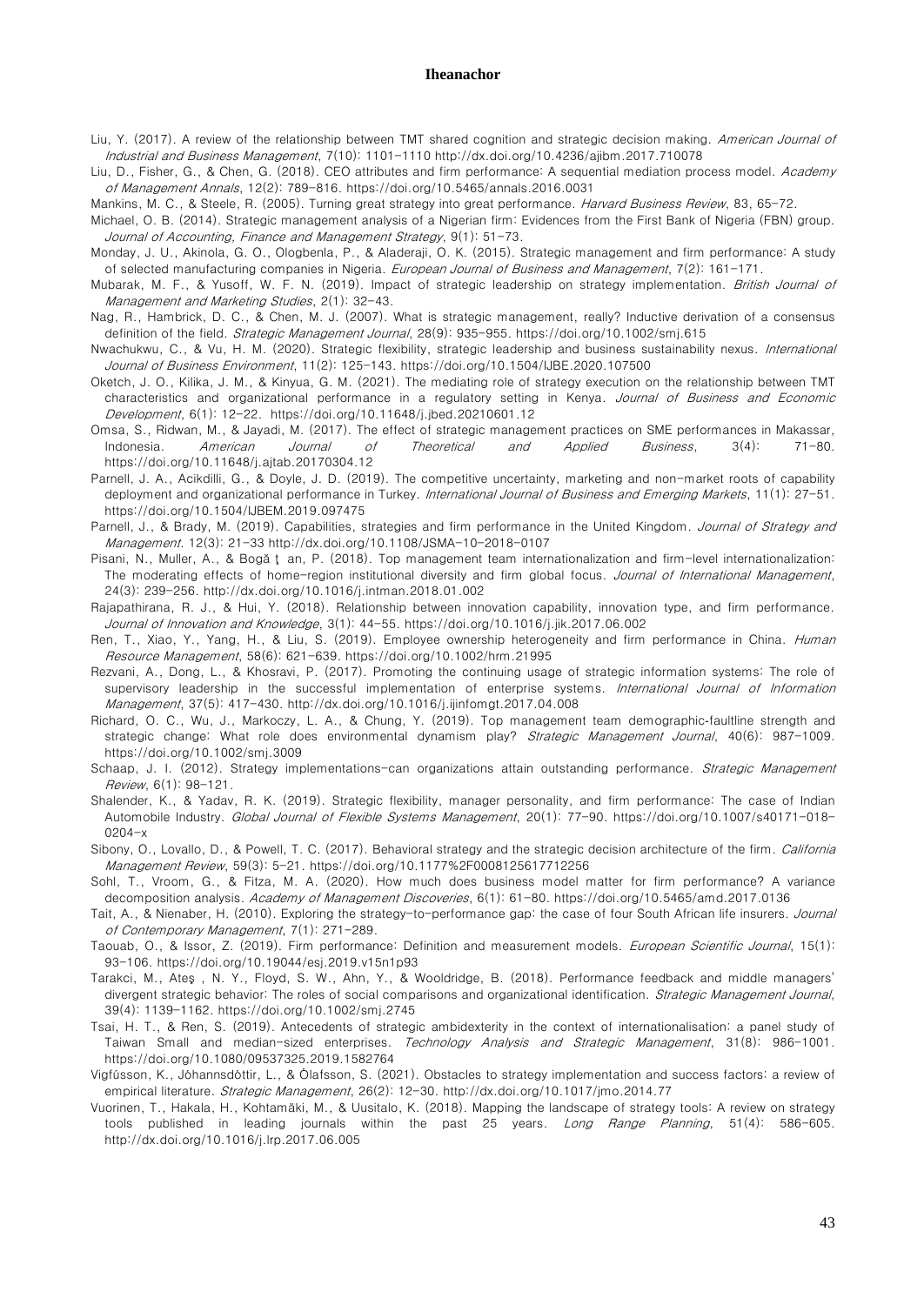Wati, L. N., & Triwiyono, G. (2018). The effect of using balanced scorecard on competitive advantage and its impact on firm performance. Journal of Applied Accounting and Finance, 2(1): 1-17.

Yang, X., Sun, S. L., & Zhao, X. (2019). Search and execution: examining the entrepreneurial cognitions behind the lean startup model. Small Business Economics, 52(3): 667-679[. http://dx.doi.org/10.1007/s11187-017-9978-z](http://dx.doi.org/10.1007/s11187-017-9978-z)

Yin, R. K. (2003). Designing case studies. Qualitative Research Methods, 5 (1): 359-386.

Yoshikuni, A. C., & Albertin, A. L. (2020). Leveraging firm performance through information technology strategic alignment and knowledge management strategy: an empirical study of IT-Business Value. International Journal of Research-GRANTHAALAYAH, 8(10): 304-318. <http://dx.doi.org/10.29121/granthaalayah.v8.i10.2020.2088>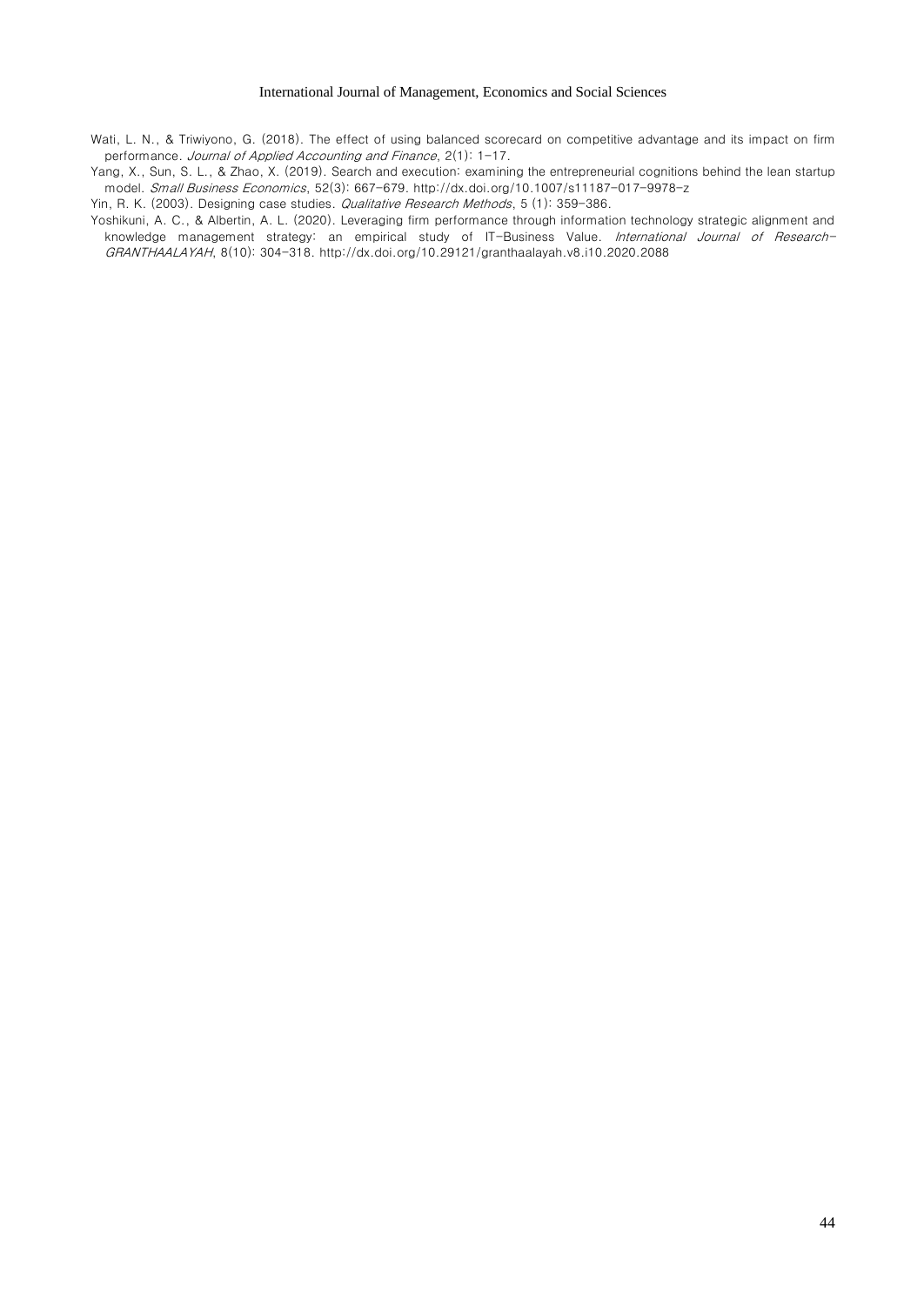# Appendix-I

| <b>Performance</b><br><b>Measurement</b> | Lower management<br>Cadre | Middle management<br>Cadre | Top management<br>Cadre |
|------------------------------------------|---------------------------|----------------------------|-------------------------|
| Financial                                | Was not attained          | Was not attained           | Was not attained        |
| <b>Employees</b>                         | Dissatisfied              | Satisfied                  | Satisfied               |
| Customers                                | <b>Satisfied</b>          | Satisfied                  | Satisfied               |
| $R = 1$                                  |                           |                            |                         |

Source: Author's Presentation

*Table 1. Interviewees' Perception on the Group's Overall Performance*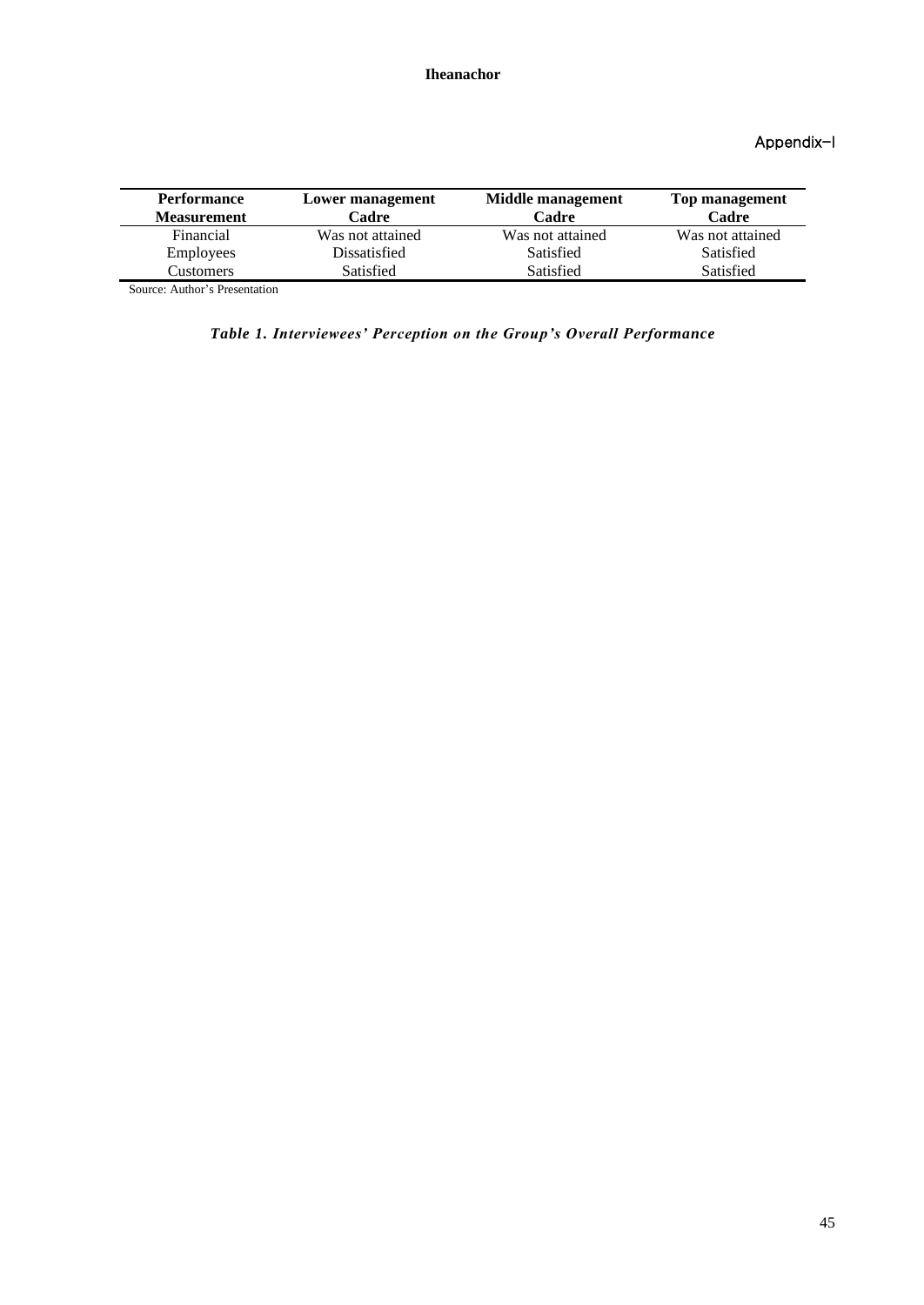# Appendix-II

|                        | Lower management            | Middle management                 | <b>Top management Cadre</b>         |  |
|------------------------|-----------------------------|-----------------------------------|-------------------------------------|--|
|                        | <b>Cadre (Directors)</b>    | Cadre                             |                                     |  |
| with<br>Conversant     | Conversant with the term    | with<br>the<br>Conversant<br>term | Conversant with the term strategy   |  |
| strategy               | Strategy execution          | &<br>execution<br>its<br>strategy | execution & its                     |  |
| Execution.             | & its implications          | implication                       | Implications                        |  |
| Jupiter<br><b>Does</b> | The Group had a strategy    | The Group didn't have a clear     | The Group had strategy, although    |  |
| have<br>Group          | because targets were set.   | strategy, although goals were     | the (top management) were not       |  |
| strategy?              |                             | set.                              | wholly involved in the strategy     |  |
|                        |                             |                                   | formulation & execution.            |  |
| Strategy execution     | Deliberate & emergent       | Emergent                          | Emergent                            |  |
| the<br>process<br>in   |                             |                                   |                                     |  |
| Group is?              |                             |                                   |                                     |  |
| Who<br>executes        | The CEO                     | The top management                | Executive committee, middle $\&$    |  |
| strategy?              |                             |                                   | lower management cadre              |  |
| Instruments<br>for     | &<br>Vision<br>mission      | Balanced scorecard, vision &      | Balanced scorecard, vision &        |  |
| strategy               | strategic<br>statement.     | mission<br>statements.            | mission<br>statements,<br>strategic |  |
|                        | planning & outsourcing      | outsourcing & benchmarking        | planning & outsourcing              |  |
| Which<br>stage<br>0f   | Divided equally, all three  | Evaluation                        | Execution                           |  |
| strategy shaping is    | & execution                 |                                   |                                     |  |
| more important?        |                             |                                   |                                     |  |
| Jupiter<br>Group's     | Not effective in any of the | Proficient<br>in<br>strategy      | Proficient in all stages            |  |
| proficiency<br>in      | stages.                     | formulation, but not effective    |                                     |  |
| strategy shaping       |                             | in execution & evaluation.        |                                     |  |
|                        |                             |                                   |                                     |  |

Source: Author's Presentation

*Table 2. Interviewees' Perception about Strategy Execution in Jupiter Group*